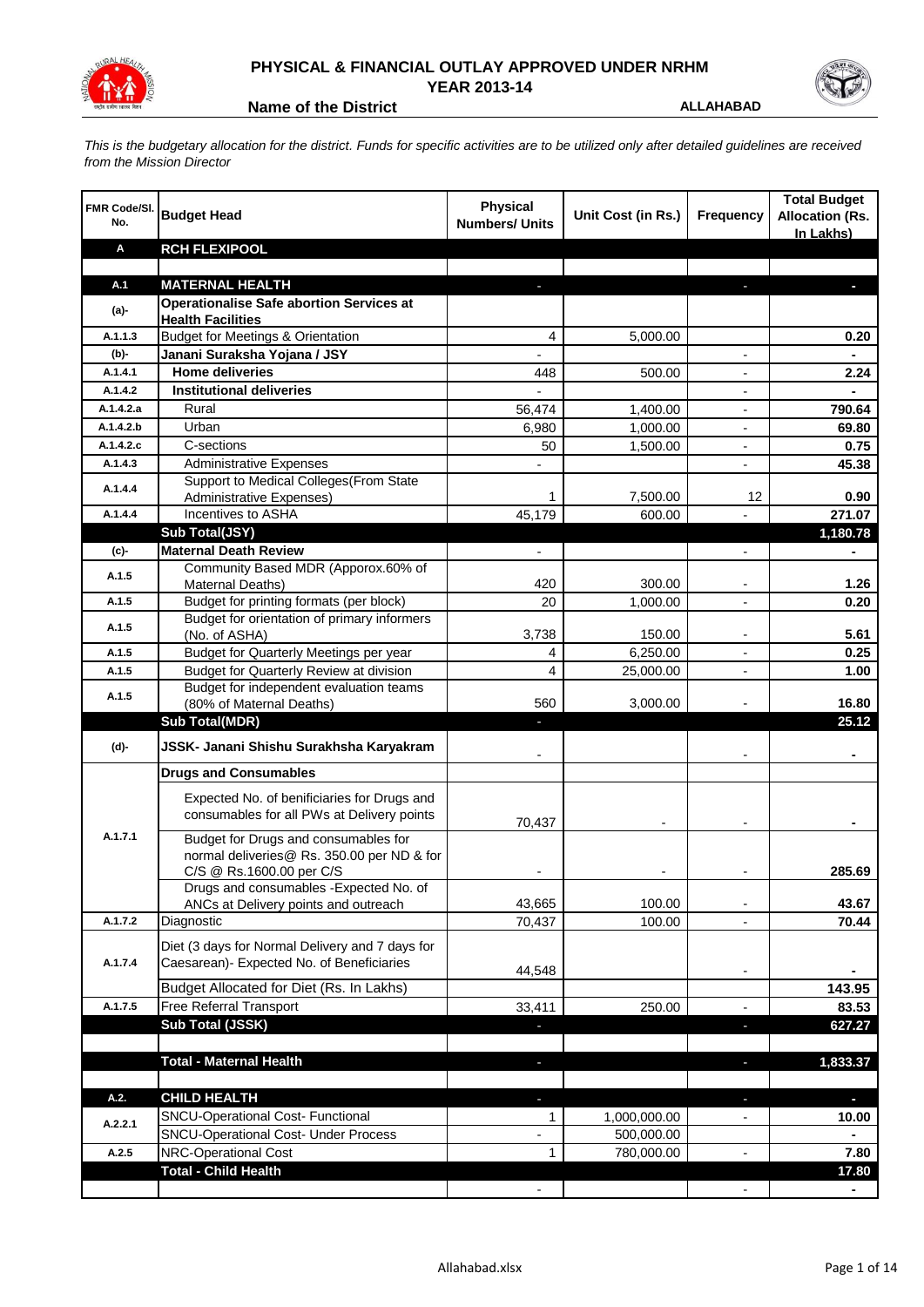| <b>FMR Code/SI.</b><br>No. | <b>Budget Head</b>                                                                                                                                                       | Physical<br><b>Numbers/ Units</b> | Unit Cost (in Rs.) | Frequency                | <b>Total Budget</b><br><b>Allocation (Rs.</b><br>In Lakhs) |
|----------------------------|--------------------------------------------------------------------------------------------------------------------------------------------------------------------------|-----------------------------------|--------------------|--------------------------|------------------------------------------------------------|
| A.3                        | <b>FAMILY PLANNING</b>                                                                                                                                                   | a,                                |                    | ٠                        | ٠                                                          |
| A.3.1                      | <b>Terminal/Limiting Methods</b>                                                                                                                                         |                                   |                    |                          |                                                            |
| A.3.1.1                    | Orientation workshop, dissemination of<br>manuals on FP standards & quality                                                                                              |                                   |                    |                          |                                                            |
|                            | assurance of sterilisation services, fixed day                                                                                                                           | 1                                 | 25,000.00          |                          | 0.25                                                       |
| A.3.1.2                    | planning meeting<br>Female Sterilisation Camps Proposed                                                                                                                  | 340                               | 2,000.00           |                          | 6.80                                                       |
| A.3.1.3                    | NSV Camps Proposed                                                                                                                                                       | 120                               | 3,500.00           | $\overline{a}$           | 4.20                                                       |
| A.3.1.4                    | <b>Compensation for Female Sterilisation</b>                                                                                                                             | 21,576                            | 1,000.00           | ÷,                       | 215.76                                                     |
|                            | Compensation for male sterilization/NSV                                                                                                                                  |                                   |                    |                          |                                                            |
| A.3.1.5                    | Acceptance<br>Orientation Workshop on accreditation of                                                                                                                   | 1,440                             | 1,500.00           |                          | 21.60                                                      |
| A.3.1.6                    | private providers to provide sterilization<br>services                                                                                                                   | 1                                 | 10,000.00          | $\overline{\phantom{a}}$ | 0.10                                                       |
| A.3.2                      | <b>Spacing Methods</b>                                                                                                                                                   |                                   |                    |                          |                                                            |
| A.3.2.2                    | IUD services at health facilities (including                                                                                                                             |                                   |                    |                          |                                                            |
|                            | fixed day services at Sub Centres-L1)                                                                                                                                    | 72                                | 3,000.00           |                          | 2.16                                                       |
|                            | IUD services at health facilities (including                                                                                                                             |                                   |                    |                          |                                                            |
| A.3.2.3                    | fixed day services at Sub Centre-L1 ) No. of                                                                                                                             |                                   |                    |                          |                                                            |
|                            | <b>IUCD</b> insertions                                                                                                                                                   | 30,912                            | 20.00              |                          | 6.18                                                       |
| A.3.3                      | POL for Family Planning/ Others (including<br>additional mobility support to surgeon's team                                                                              |                                   |                    |                          |                                                            |
|                            | if req)-Budget given according to total nos.                                                                                                                             |                                   |                    |                          |                                                            |
|                            | of Female Sterilization Camps.                                                                                                                                           | 340                               | 1,000.00           |                          | 3.40                                                       |
| A.3.5.2                    | Performance rewards                                                                                                                                                      |                                   |                    |                          |                                                            |
|                            | Division level: Rs. 11.25 Lakh @ Rs.<br>62,500/- per division (Rs.20,000 for 1st, Rs.<br>15,000 for 2nd and Rs. 10,000 for 3rd<br>position for best performing tubectomy |                                   |                    |                          |                                                            |
|                            | surgeon at each division, Rs. 15,000 for                                                                                                                                 |                                   |                    |                          |                                                            |
|                            | best performing NSV surgeon, and Rs.2000/-                                                                                                                               |                                   |                    |                          |                                                            |
|                            | for best SN and Rs.500/- for best ANM).                                                                                                                                  | 1                                 | 62,500.00          |                          | 0.63                                                       |
| A.3.5.3                    | <b>World Population Day' celebration</b>                                                                                                                                 |                                   |                    | $\overline{\phantom{a}}$ |                                                            |
|                            | For District level activities                                                                                                                                            | 1                                 | 100,000.00         |                          | 1.00                                                       |
|                            | For Block level activities                                                                                                                                               | 20                                | 10,000.00          |                          | 2.00                                                       |
| A.3.5.4                    | Other strategies/ activities                                                                                                                                             |                                   |                    | $\overline{a}$           |                                                            |
|                            | Orientation of district nodal officers for                                                                                                                               |                                   |                    |                          |                                                            |
| A.3.5.4.2                  | change in FP Beema Policy-No. of                                                                                                                                         |                                   |                    |                          |                                                            |
|                            | Workshops                                                                                                                                                                | 1                                 | 10,000.00          |                          | 0.10                                                       |
|                            | <b>Total -Family Planning</b>                                                                                                                                            | J,                                |                    | ٠                        | 264.18                                                     |
|                            |                                                                                                                                                                          |                                   |                    |                          |                                                            |
| A.4                        | <b>ADOLESCENT REPRODUCTIVE AND</b>                                                                                                                                       |                                   |                    |                          |                                                            |
|                            | <b>SEXUAL HEALTH / ARSH</b>                                                                                                                                              |                                   |                    |                          |                                                            |
| A.4.1.4                    | <b>Operating Expenses</b>                                                                                                                                                |                                   |                    |                          |                                                            |
| A.4.2                      | For Existing Clinics                                                                                                                                                     | 2                                 | 2,500.00           | 12                       | 0.60                                                       |
|                            | <b>School Health programme</b><br>Dissemination of Guidelines for School                                                                                                 |                                   |                    |                          |                                                            |
| A.4.2.1                    | Health Programme (14 Nos. for each Block<br>and 7 Nos. for District Level)                                                                                               | 287                               | 75.00              | 1                        | 0.22                                                       |
|                            | Convergence Meeting at Block level (Twice                                                                                                                                |                                   |                    |                          |                                                            |
| A.4.2.2                    | in a year)                                                                                                                                                               | 20                                | 2,500.00           | 2                        | 1.00                                                       |
| A.4.2.3                    | Mobility Support (For Block Level)                                                                                                                                       | 20                                | 25,000.00          | 6                        | 30.00                                                      |
| A.4.3                      | Other strategies/activities                                                                                                                                              |                                   |                    |                          |                                                            |
| A.4.3.2                    | <b>Menstrual Hygiene</b>                                                                                                                                                 |                                   |                    |                          |                                                            |
|                            | No.of Blocks                                                                                                                                                             | $\overline{\phantom{a}}$          |                    |                          |                                                            |
|                            | No.of ASHAs                                                                                                                                                              | $\overline{\phantom{a}}$          |                    |                          |                                                            |
|                            | One Planning & Sensitization meeting at<br>Dist.level @Rs.5000/-meeting                                                                                                  |                                   | 5,000.00           |                          |                                                            |
|                            | One Review & Refresher meeting at<br>Dist.level @Rs.5000/-meeting                                                                                                        |                                   | 5,000.00           |                          |                                                            |
|                            | Reporting Register for District & Blocks                                                                                                                                 |                                   |                    |                          |                                                            |
|                            | @Rs.30/-register                                                                                                                                                         |                                   | 30.00              |                          |                                                            |
|                            | Reporting Register for ASHA @Rs.30/-regist                                                                                                                               | $\blacksquare$                    | 30.00              | $\overline{\phantom{a}}$ |                                                            |
|                            | Storage Almirahs for District & Blocks<br>@Rs.5000/- Almirahs                                                                                                            |                                   | 5,000.00           |                          |                                                            |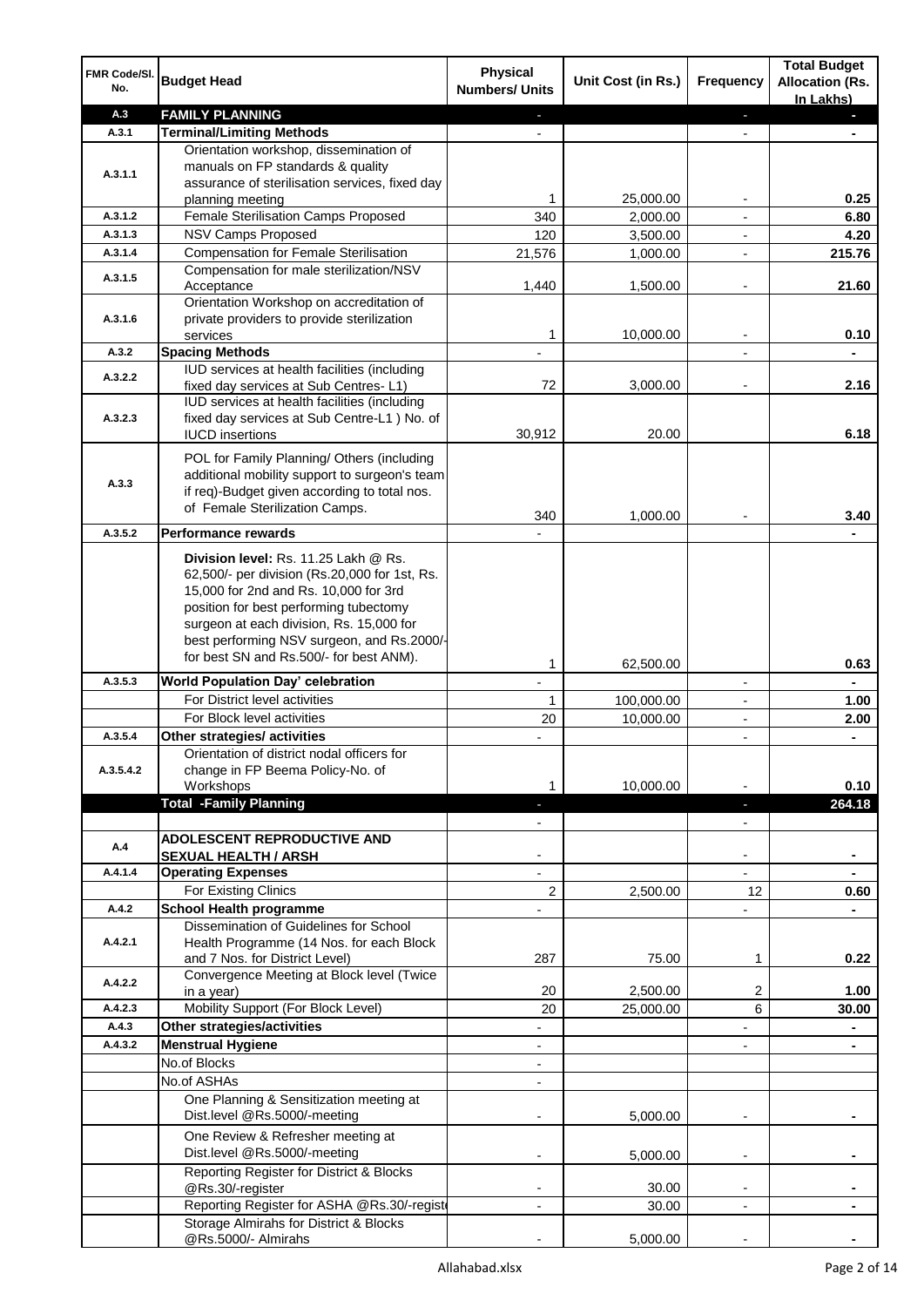| <b>FMR Code/SI.</b><br>No. | <b>Budget Head</b>                                                                                                                                        | <b>Physical</b><br><b>Numbers/ Units</b> | Unit Cost (in Rs.)     | <b>Frequency</b>         | <b>Total Budget</b><br><b>Allocation (Rs.</b><br>In Lakhs) |
|----------------------------|-----------------------------------------------------------------------------------------------------------------------------------------------------------|------------------------------------------|------------------------|--------------------------|------------------------------------------------------------|
|                            | 2 Flex banner with hanging rod per<br>block/Dist.@Rs.500/-banner                                                                                          |                                          | 500.00                 |                          |                                                            |
|                            | <b>Sub-total ARSH</b>                                                                                                                                     |                                          |                        |                          | 31.82                                                      |
| A.5                        | <b>URBAN RCH (focus on Urban slums)</b>                                                                                                                   |                                          |                        |                          | E.                                                         |
| A.5.2                      | Human Resource for Urban Health                                                                                                                           |                                          |                        |                          |                                                            |
| A.5.2.1                    | Doctors/Mos                                                                                                                                               | 7                                        | 36,000.00              | 6                        | 15.12                                                      |
| A.5.2.4                    | <b>ANM</b>                                                                                                                                                | $\overline{7}$                           | 9,900.00               | 6                        | 4.16                                                       |
| A.5.2.5                    | <b>Staff Nurse</b>                                                                                                                                        | $\overline{7}$                           | 16,500.00              | 6                        | 6.93                                                       |
| A.5.2.12                   | Sweeper cum Choukidar                                                                                                                                     | $\overline{7}$                           | 4,950.00               | 6                        | 2.08                                                       |
| A.5.3                      | Operating expenses for UHP and UHC                                                                                                                        |                                          |                        |                          |                                                            |
|                            | Rent @7000/Month/Centre                                                                                                                                   | $\overline{7}$                           | 7,000.00               | 6                        | 2.94                                                       |
|                            | Telephone Bills @ 1000/Month/Centre                                                                                                                       | $\overline{7}$                           | 1,000.00               | 6                        | 0.42                                                       |
|                            | Electricity Bills @ 1500/Month/Centre                                                                                                                     | $\overline{7}$                           | 1,500.00               | 6                        | 0.63                                                       |
|                            | Contingency @ 500/Month/Centre                                                                                                                            | 7                                        | 500.00                 | 6                        | 0.21                                                       |
|                            | <b>Total- Urban Health</b>                                                                                                                                |                                          |                        | ٠                        | 32.49                                                      |
|                            |                                                                                                                                                           |                                          |                        | $\overline{\phantom{0}}$ | ٠                                                          |
| A.7                        | <b>PNDT Activities</b>                                                                                                                                    | $\overline{\phantom{a}}$                 |                        | ÷,                       | a,                                                         |
| A.7.1                      | <b>Support to PC-PNDT Cells</b>                                                                                                                           |                                          |                        | $\overline{\phantom{0}}$ |                                                            |
|                            | <b>Divisional Level</b>                                                                                                                                   | $\overline{a}$                           |                        |                          | ä,                                                         |
|                            | Remuneration of Data Assistant (At Each<br>Division PC-PNDT Cell)                                                                                         | 1                                        | 17,000.00              | 12                       | 2.04                                                       |
|                            | Contingency for the operation of cell @<br>Rs.20000/-                                                                                                     | 1                                        | 20,000.00              | 1                        | 0.20                                                       |
|                            | One time office setup cost @ Rs.100000/-                                                                                                                  | $\mathbf{1}$                             | 100,000.00             | $\mathbf{1}$             | 1.00                                                       |
|                            | <b>District Level</b>                                                                                                                                     | $\overline{a}$                           |                        |                          | ٠                                                          |
|                            | Remuneration of Data Entry Operator (At<br>Each District PC-PNDT Cell)                                                                                    | 1                                        | 10,000.00              | 12                       | 1.20                                                       |
|                            | Contingency for the operation of cell @<br>Rs.20000/-                                                                                                     | 1                                        | 20,000.00              | 1                        | 0.20                                                       |
|                            | One time office setup cost @ Rs. 50000/-                                                                                                                  | $\mathbf{1}$                             | 50,000.00              | 1                        | 0.50                                                       |
| A.7.2                      | <b>Other PNDT activities</b>                                                                                                                              |                                          |                        |                          |                                                            |
| A.7.2.3                    | Visit of division level inspection committees<br>(TA/DA of Additional Director will be<br>incurred from this amount) @ Rs.30000 for<br>10 visit in a year | 1                                        | 3,000.00               | 10                       | 0.30                                                       |
| A.7.2.8                    | Orientation of members of the district<br>advisory committees at Division Levels (No.                                                                     |                                          |                        |                          |                                                            |
|                            | of Workshops)                                                                                                                                             | 1                                        | 25,000.00              | 1                        | 0.25                                                       |
| A.7.2.10                   | District Level Sensitization (No. of<br>Workshops)                                                                                                        | 1                                        | 10,000.00              | 1                        | 0.10                                                       |
|                            | <b>Total- PC-PNDT</b>                                                                                                                                     | E.                                       |                        | ı                        | 5.79                                                       |
|                            |                                                                                                                                                           |                                          |                        |                          |                                                            |
| A.8                        | <b>Human Resources</b>                                                                                                                                    |                                          |                        | ÷,                       | ٠                                                          |
| A.8.1                      | <b>Contractual Staff &amp; Services</b>                                                                                                                   |                                          |                        |                          |                                                            |
| A.8.1.1.1.f                | Honoraria for ANMs at Sub Centres                                                                                                                         | 304                                      | 10,000.00              | 6                        | 182.40                                                     |
| A.8.1.1.2.f                | Honoraria for Staff Nurses - SNCU                                                                                                                         | 8                                        | 16,500.00              | 6                        | 7.92                                                       |
| A.8.1.1.2.f                | Honoraria for Staff Nurses -NRC                                                                                                                           | 4                                        | 16,500.00              | 6                        | 3.96                                                       |
| A.8.1.2.1                  | Honoraria for Laboratory Technicians                                                                                                                      | 3                                        | 11,880.00              | 6                        | 2.14                                                       |
| A.8.1.3.5.d                | Honoraria for Paediatricians- Child Health                                                                                                                |                                          | 48,000.00              | 6                        |                                                            |
| A.8.1.3.7                  | Honoraria for Dental Doctors<br>Honoraria for M.O.(Training Coordinators for                                                                              | ÷,                                       | 35,000.00              | 6                        | ۰                                                          |
| A.8.1.5.8<br>A.8.1.7.2     | training NRCs/SNCUs)<br>Honoraria for X-Ray Technicians                                                                                                   | 1                                        | 36,000.00<br>11,800.00 | 6<br>6                   | 2.16                                                       |
|                            |                                                                                                                                                           |                                          |                        |                          |                                                            |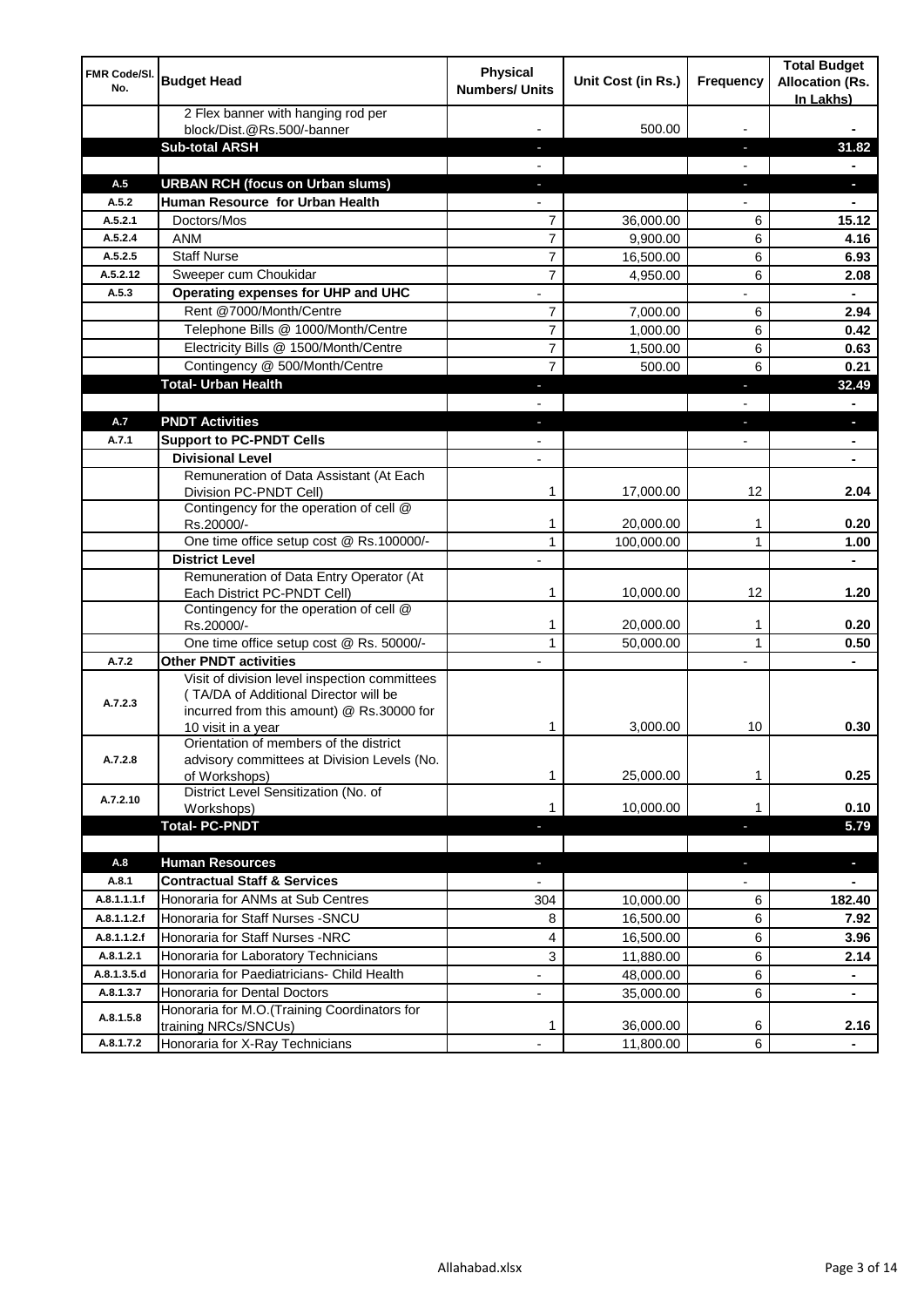| <b>FMR Code/SI.</b> |                                                              | <b>Physical</b>          |                        |                          | <b>Total Budget</b>    |
|---------------------|--------------------------------------------------------------|--------------------------|------------------------|--------------------------|------------------------|
| No.                 | <b>Budget Head</b>                                           | <b>Numbers/ Units</b>    | Unit Cost (in Rs.)     | Frequency                | <b>Allocation (Rs.</b> |
|                     |                                                              |                          |                        |                          | In Lakhs)              |
| A.8.1.7.4           | <b>School Health Teams (Exclusively for SH)</b>              |                          |                        |                          |                        |
| A.8.1.7.4.a         | <b>Honoraria for Medical Officers</b>                        |                          |                        |                          |                        |
|                     | No. of MBBS Doctors-Existing<br>No. of MBBS Doctors-New      | 14                       | 36,000.00              | 6                        | 30.24                  |
|                     |                                                              | 6                        | 36,000.00              | 2<br>6                   | 4.32                   |
|                     | No. of BDS Doctors-Existing<br>No. of AYUSH Doctors-Existing | 3<br>20                  | 35,000.00              | 6                        | 6.30<br>28.80          |
|                     | No. of AYUSH Doctors-New                                     | 20                       | 24,000.00<br>24,000.00 | 2                        | 9.60                   |
| A.8.1.7.4.b         | <b>Honoraria for Physiotherapists</b>                        | $\overline{a}$           | 11,880.00              | 6                        | ۰                      |
| A.8.1.7.4.c         | <b>Honoraria for Dental Hygienists</b>                       |                          | 11,880.00              | 6                        |                        |
| A.8.1.7.4.d         | <b>Honoraria for Ophthalmic Assistants</b>                   | 39                       | 11,880.00              | 6                        | 27.80                  |
|                     | Honoraria for Staff Nurses/GNMs-Existing                     | 39                       | 16,500.00              | 6                        | 38.61                  |
| A.8.1.7.4.e         | Honoraria for Staff Nurses/GNMs-New                          |                          | 16,500.00              | 2                        |                        |
|                     | Honoraria for ANMs-Existing                                  |                          | 10,000.00              | 6                        |                        |
| A.8.1.7.4.g         | Honoraria for ANMs-New                                       | 1                        | 10,000.00              | 2                        | 0.20                   |
|                     | Honoraria for FP Counsellors(@ Rs.9300/-                     |                          |                        |                          |                        |
| A.8.1.7.5.1         | (Rs.9000/-Honoraria and 300/-for                             |                          |                        |                          |                        |
|                     | communication support)                                       | 17                       | 9,300.00               | 6                        | 9.49                   |
| A.8.1.7.5.2         | <b>Honoraria for ARSH Counsellors</b>                        | $\overline{2}$           | 12,000.00              | 6                        | 1.44                   |
| A.8.1.7.5.4         | <b>Honoraria for Nutritionist-NRC</b>                        | 1                        | 15,000.00              | 6                        | 0.90                   |
|                     | Honoraria for Staff under Routine                            |                          |                        |                          |                        |
|                     | Immunization                                                 |                          |                        |                          |                        |
|                     | Refrigerator Mechanics-District Level                        |                          | 16,500.00              | 6                        |                        |
|                     | Cold Chain Handlers-District Level                           | $\mathbf{1}$             | 9,900.00               | 6                        | 0.59                   |
| A.8.1.7.7           | Vaccine Store Keepers-Division Level                         |                          | 22,000.00              | 6                        |                        |
|                     | Refrigerator Mechanics-Division Level                        | ٠                        | 16,500.00              | 6                        | ٠                      |
|                     | Vaccine Van Drivers-Division Level                           | $\overline{\phantom{0}}$ | 16,500.00              | 6                        | ۰                      |
|                     | Cold Chain Handlers-Division Level                           | 1                        | 9,900.00               | 6                        | 0.59                   |
| A.8.1.9             | <b>Honoraria for Data Entry Operators</b>                    | 2                        | 8,800.00               | 6                        | 1.06                   |
| A.8.1.11.f          | <b>Honoraria for Caretakers-NRC</b>                          | $\mathbf{1}$             | 4,000.00               | 6                        | 0.24                   |
| A.8.1.11.f          | <b>Honoraria for Cooks-NRC</b>                               | 1                        | 5,000.00               | 6                        | 0.30                   |
|                     | TOTAL - HUMAN RESOURCE                                       |                          |                        |                          | 359.06                 |
|                     |                                                              |                          |                        |                          |                        |
| A.9                 | <b>TRAINING</b>                                              | ٠                        |                        | ٠                        | L                      |
|                     |                                                              |                          |                        |                          |                        |
| A.9.3               | <b>Maternal Health Training</b>                              |                          |                        |                          |                        |
| A.9.3.1             | <b>Skilled Attendance at Birth / SBA</b>                     |                          |                        |                          |                        |
| A.9.3.1.1           | Setting up of SBA Training Centres                           | $\mathbf{1}$             | 25,000.00              |                          | 0.25                   |
|                     | <b>Training of Staff Nurses in SBA</b>                       |                          |                        |                          |                        |
| A.9.3.1.4           | Total Batches to be conducted (4 Per                         |                          |                        |                          |                        |
|                     | Batch)@ Rs.103300/ Batch                                     | 9                        | 103,300.00             |                          | 9.30                   |
| A.9.3.4             | <b>Safe Abortion Services Training</b>                       |                          |                        | $\overline{\phantom{a}}$ |                        |
|                     | Training of Medical Officers in safe                         |                          |                        |                          |                        |
| A.9.3.4.2           | abortion                                                     |                          |                        | $\overline{a}$           |                        |
|                     | Total Batches to be conducted @ Rs.52000                     |                          |                        |                          |                        |
| A.9.3.5             | /batch<br>RTI / STI Training                                 | 2                        | 52,000.00              | $\overline{\phantom{0}}$ | 1.04                   |
|                     | Training of Medical Officers in RTI/STI                      |                          |                        |                          |                        |
| A.9.3.5.3           | Total Batches to be conducted @ Rs.72600                     |                          |                        |                          |                        |
|                     | /batch                                                       | 1                        | 72,600.00              |                          | 0.73                   |
|                     | Sub Total - Maternal Health Training                         |                          |                        |                          | 11.31                  |
|                     |                                                              |                          |                        |                          |                        |
| A.9.5               | <b>Child Health Training</b>                                 |                          |                        |                          |                        |
| A.9.5.2.2           | <b>F-IMNCI Training for Medical Officers</b>                 |                          |                        |                          |                        |
|                     | <b>Total Training Load</b>                                   | 96                       |                        |                          |                        |
|                     | <b>Batch Size/Participants</b>                               | 16                       |                        |                          |                        |
|                     | No. of Batches                                               | 6                        | 212,900.00             | $\overline{\phantom{a}}$ | 12.77                  |
|                     | Total Batches to be observed(25% of                          |                          |                        |                          |                        |
|                     | organized batches)                                           | 2                        | 7,500.00               |                          | 0.15                   |
| A.9.5.2.3           | <b>F-IMNCI Training for Staff Nurses</b>                     | $\overline{a}$           |                        | $\overline{\phantom{a}}$ |                        |
|                     | <b>Total Training Load</b>                                   | $\overline{\phantom{a}}$ |                        |                          |                        |
|                     | <b>Batch Size/Participants</b>                               |                          |                        |                          |                        |
|                     | No. of Batches                                               | $\overline{\phantom{a}}$ | 206,900.00             | $\overline{\phantom{a}}$ | $\blacksquare$         |
|                     | Total Batches to be observed(25% of                          |                          |                        |                          |                        |
|                     | organized batches)                                           |                          | 7,500.00               |                          |                        |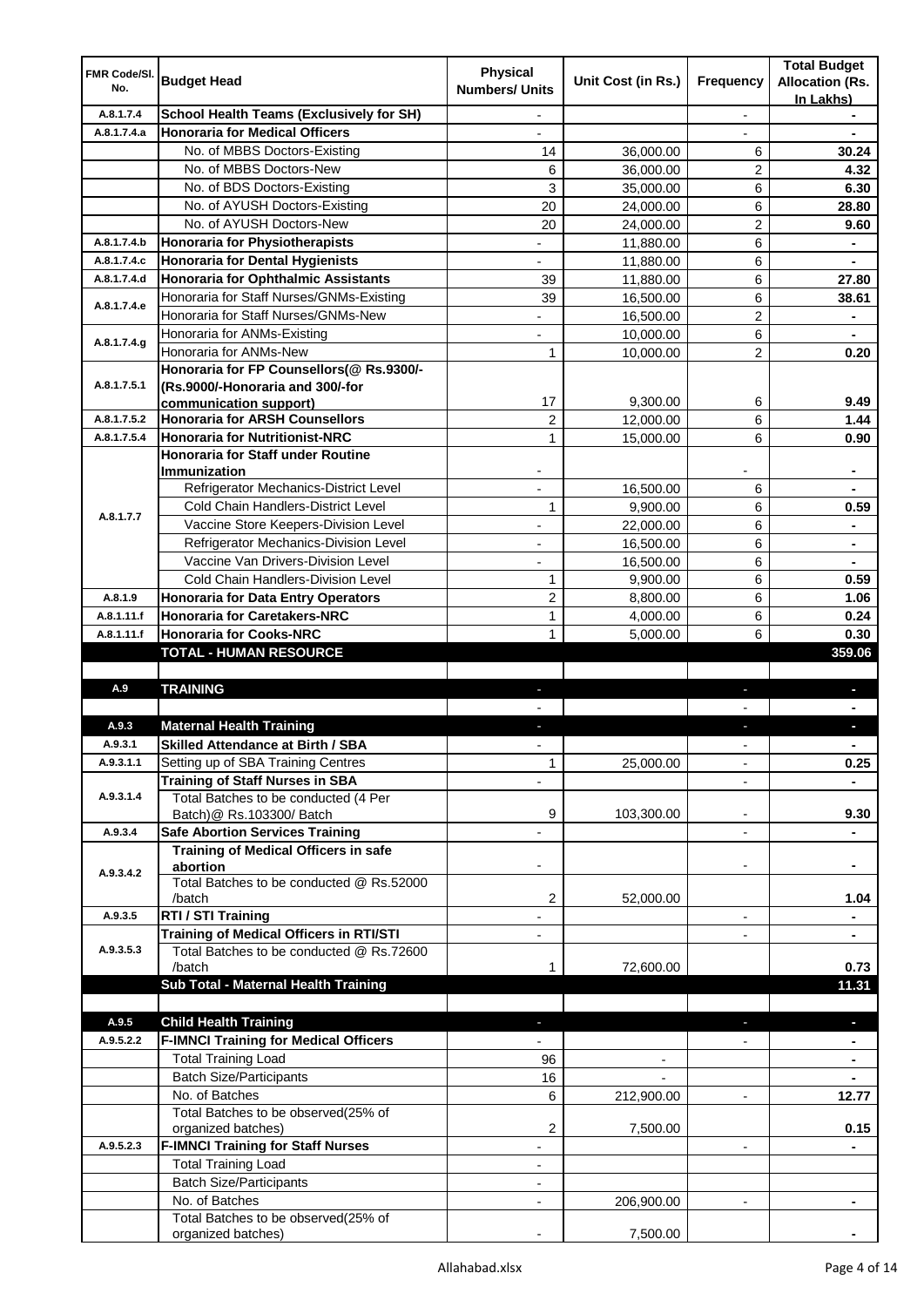| FMR Code/SI.<br>No. | <b>Budget Head</b>                                                             | Physical<br><b>Numbers/ Units</b> | Unit Cost (in Rs.) | Frequency      | <b>Total Budget</b><br><b>Allocation (Rs.</b><br>In Lakhs) |
|---------------------|--------------------------------------------------------------------------------|-----------------------------------|--------------------|----------------|------------------------------------------------------------|
| A.9.5.5.2.a         | <b>IMNCI Plus(CCSP)-10 Days TOT for</b><br><b>Physicians</b>                   |                                   |                    |                |                                                            |
|                     | <b>Total Training Load</b>                                                     | 144                               |                    |                |                                                            |
|                     | <b>Batch Size/Participants</b>                                                 | 24                                |                    |                |                                                            |
|                     | No. of Batches                                                                 | 6                                 | 576,300.00         |                | 34.58                                                      |
|                     | Total Batches to be observed(25% of                                            |                                   |                    |                |                                                            |
|                     | organized batches)                                                             | 1                                 | 11,000.00          |                | 0.11                                                       |
|                     | Sub Total- Child Health Training                                               |                                   |                    |                | 47.61                                                      |
|                     |                                                                                |                                   |                    |                |                                                            |
| A.9.7               | Adolescent Reproductive and Sexual Health/<br><b>ARSH Training</b>             |                                   |                    |                |                                                            |
|                     | <b>ARSH training for ANMs/LHVs</b>                                             |                                   |                    |                | ٠                                                          |
| A.9.7.4             | Total Batches to be conducted@ Rs.71000/                                       |                                   |                    |                |                                                            |
|                     | Batch                                                                          | 3                                 | 71,000.00          |                | 2.13                                                       |
|                     | <b>Sub Total- ARSH Training</b>                                                |                                   |                    |                | 2.13                                                       |
|                     |                                                                                |                                   |                    |                |                                                            |
| A.9.8.4.2           | <b>Clinical Establishment Act</b>                                              | 1                                 | 798,000.00         | $\blacksquare$ | 7.98                                                       |
|                     |                                                                                |                                   |                    |                |                                                            |
|                     | <b>TOTAL - Training</b>                                                        | $\blacksquare$                    |                    | ٠              | 69.04                                                      |
|                     |                                                                                |                                   |                    |                |                                                            |
| A.10                | PROGRAMME MANAGEMENT                                                           | $\blacksquare$                    |                    | J,             | $\overline{\phantom{a}}$                                   |
| A.10.2              | <b>District Programme Management Support</b><br>Unit                           |                                   |                    |                |                                                            |
|                     | <b>Contractual Staffs for DPMSU</b>                                            |                                   |                    |                |                                                            |
| A.10.2.1            | Honoraria for District Programme Manager                                       | 1                                 | 32,700.00          | 6              | 1.96                                                       |
| A.10.2.2            | Honoraria for District Accounts Manager                                        | $\mathbf{1}$                      | 26,650.00          | 6              | 1.60                                                       |
| A.10.2.3            | Honoraria for District Data Manager(District<br>Data cum Account Assistant)    | 1                                 | 18,150.00          | 6              | 1.09                                                       |
| A.10.2.7            | Honoraria for Office Assistant                                                 | 1                                 | 7,000.00           | 6              | 0.42                                                       |
| A.10.2.8.1          | Operational Expenses for DPMU unit                                             | 1                                 | 75,000.00          | 6              | 4.50                                                       |
|                     | Honoraria for District Community Process                                       |                                   |                    |                |                                                            |
| A.10.2.8.2          | Manager                                                                        | 1                                 | 26,650.00          | 6              | 1.60                                                       |
|                     | <b>Sub Total - DPMU</b>                                                        |                                   |                    |                | 11.17                                                      |
|                     |                                                                                |                                   |                    |                |                                                            |
| A.10.3              | <b>Block Programme Management Unit (BPMU)</b>                                  |                                   |                    |                |                                                            |
| A.10.3.1            | Honoraria for Block Programme Managers                                         | 20                                | 20,000.00          | 6              | 24.00                                                      |
| A.10.3.2            | Honoraria for Block Accounts Managers                                          | 20                                | 10,000.00          | 6              | 12.00                                                      |
|                     | <b>Sub Total - DPMU</b>                                                        |                                   |                    |                | 36.00                                                      |
|                     |                                                                                |                                   |                    |                |                                                            |
| A.10.6              | <b>Concurrent Audit System</b><br>Budget For Block Units(Rs.1500 per           |                                   |                    |                |                                                            |
|                     | Block/Quarter)                                                                 | 20                                | 1,500.00           | 4              | 1.20                                                       |
|                     | Budget For District (District HO Rs.                                           |                                   |                    |                |                                                            |
|                     | 4500/Month)                                                                    | 1                                 | 4,500.00           | 12             | 0.54                                                       |
|                     | <b>Sub Total - Concurrent Audit</b>                                            |                                   |                    |                | 1.74                                                       |
|                     |                                                                                |                                   |                    |                |                                                            |
| A.10.7              | <b>Mobility Support, Field Visits</b>                                          |                                   |                    | $\overline{a}$ | ٠                                                          |
| A.10.7.2            | Mobility Support-DPMU/District (2 Vehicles<br>per District per month)          | 2                                 | 25,000.00          | 12             | 6.00                                                       |
| A.10.7.3            | Mobility Support-BPMU/Block (1 Vehicle per<br>District per Month)              | 20                                | 25,000.00          | 12             | 60.00                                                      |
| A.10.7.4.1          | Mobility Support for Div.PMU Division & AD<br>Offices( 1 vehicle per Division) | 1                                 | 25,000.00          | 12             | 3.00                                                       |
|                     | Sub Total - Mobility Support, Field Visits                                     |                                   |                    |                | 69.00                                                      |
|                     | <b>TOTAL - Programme Management</b>                                            |                                   |                    |                |                                                            |
|                     |                                                                                |                                   |                    |                | 117.91                                                     |
|                     | <b>GRAND TOTAL- RCH FLEXIPOOL</b>                                              |                                   |                    |                | 2,731.44                                                   |
|                     |                                                                                |                                   |                    |                |                                                            |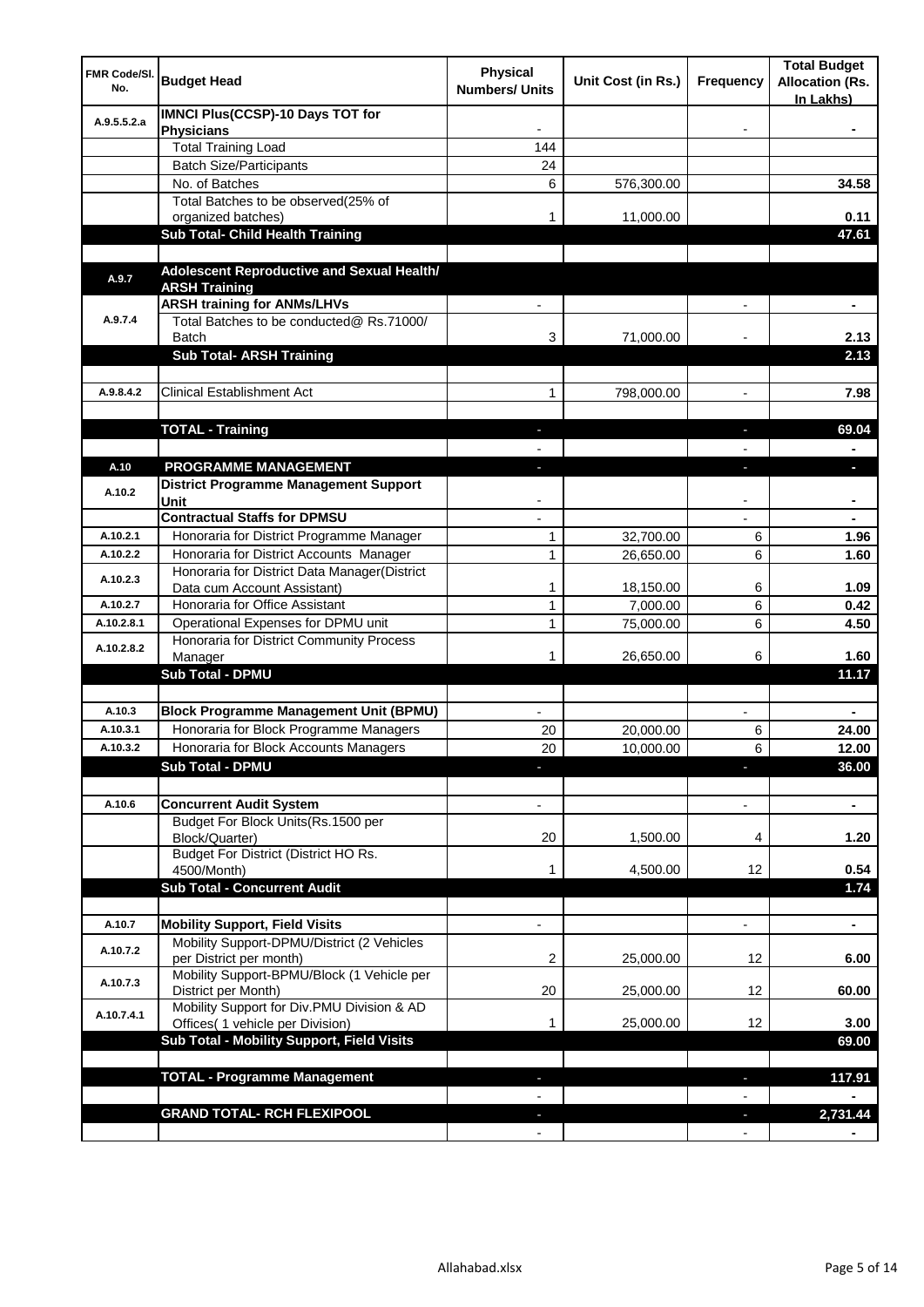| <b>FMR Code/SI.</b><br>No. | <b>Budget Head</b>                                                              | <b>Physical</b><br><b>Numbers/ Units</b> | Unit Cost (in Rs.) | Frequency                | <b>Total Budget</b><br><b>Allocation (Rs.</b><br>In Lakhs) |
|----------------------------|---------------------------------------------------------------------------------|------------------------------------------|--------------------|--------------------------|------------------------------------------------------------|
| в                          | <b>MISSION FLEXIPOOL</b>                                                        |                                          |                    | P.                       |                                                            |
| <b>B1</b>                  | ASHA                                                                            |                                          |                    |                          |                                                            |
| B1.1.1.4.2                 | ASHA State Trainers - TOT (Module VI&VII)-                                      |                                          |                    |                          |                                                            |
|                            | National Level-Cost of TA/DA                                                    | 2                                        | 15,000.00          |                          | 0.30                                                       |
| B1.1.3.3                   | <b>Incentive for FP</b>                                                         |                                          |                    |                          |                                                            |
|                            | Incentive for ASHA @ Rs. 1000 if a couple                                       |                                          |                    |                          |                                                            |
| B1.1.3.3.1                 | adopts permanent methods after 02<br>children(Assumed that 15.56 % clients      |                                          |                    |                          |                                                            |
|                            | adopts permanent methods after 02                                               |                                          |                    |                          |                                                            |
|                            | children).                                                                      | 3,579                                    | 1,000.00           |                          | 35.79                                                      |
| B1.1.3.5                   | Other incentive                                                                 |                                          |                    |                          |                                                            |
|                            | On taking Complicated On pregnancy cases                                        |                                          |                    |                          |                                                            |
| B1.1.3.5.1                 | or New born cases to the health facility<br>@Rs.150/- case (up to 3 cases/year) | 4,371                                    | 150.00             | 3                        | 19.67                                                      |
|                            | Birth & Death Registration (For 30 birth & 9                                    |                                          |                    |                          |                                                            |
| B1.1.3.5.3                 | deaths/ASHA) - Amount Approved 90% Only                                         |                                          |                    |                          |                                                            |
|                            |                                                                                 | 4,371                                    | 180.00             |                          | 7.08                                                       |
| B1.1.3.5.5                 | TA/DA for attending Monthly Meetings<br>@Rs.100/Meeting - Amount Approved 90%   |                                          |                    |                          |                                                            |
|                            | Only                                                                            | 4,371                                    | 100.00             | 12                       | 47.21                                                      |
|                            | Maternal Death Audit Information                                                |                                          |                    |                          |                                                            |
| B1.1.3.5.6                 | (@Rs.200/Case)-Amount Approved 50%                                              |                                          |                    |                          |                                                            |
|                            | Only                                                                            | 700                                      | 200.00             | $\blacksquare$           | 0.70                                                       |
| B1.1.3.5.12                | Incentives to ASHA Sangini(@Rs.150 for                                          |                                          |                    |                          |                                                            |
|                            | one field visit and 20 visits per month)                                        |                                          | 3,000.00           | 10                       |                                                            |
| B1.1.3.6                   | <b>Other Activities</b>                                                         |                                          |                    |                          | ۰                                                          |
| B1.1.3.6.1                 | ASHA Divas/Annual ASHA Samellan-                                                |                                          |                    |                          |                                                            |
|                            | (Amount Approved 70% Only)                                                      | 4,371                                    | 250.00             |                          | 7.65                                                       |
| B1.1.3.6.3                 | <b>ASHA Payment Voucher</b>                                                     | 4,371                                    | 25.00              |                          | 1.09                                                       |
|                            | <b>ASHA Master Payment Register</b>                                             | 20                                       | 150.00             |                          | 0.03                                                       |
| B1.1.4                     | <b>ASHA Sangini Format</b><br>Awards to ASHA's/Link workers                     | 195<br>20                                | 50.00<br>5,000.00  | $\overline{\phantom{a}}$ | 0.10                                                       |
|                            | <b>ASHA Resource Centre/ASHA Mentoring</b>                                      |                                          |                    |                          | 1.00                                                       |
| B1.1.5                     | Group                                                                           |                                          |                    |                          |                                                            |
| B1.1.5.4                   | Mobility Costs ASHA Mentoring Group for                                         |                                          |                    |                          |                                                            |
|                            | district*4 meetings@Rs.2500/meeting                                             | 4                                        | 2,500.00           |                          | 0.10                                                       |
|                            | <b>Sub Total - ASHA</b>                                                         |                                          |                    |                          | 120.72                                                     |
|                            |                                                                                 |                                          |                    |                          |                                                            |
| <b>B2</b>                  | <b>Untied Funds</b>                                                             | ı                                        |                    | r                        | ٠                                                          |
| <b>B2.1</b>                | No. of CHCs/SDH and Amount Approved 71%                                         |                                          |                    |                          |                                                            |
|                            | Only                                                                            | 21                                       | 50,000.00          | 1                        | 7.46                                                       |
| <b>B2.2</b>                | No. of PHCs and Amount Approved 93% Only                                        | 60                                       | 25,000.00          | 1                        | 13.95                                                      |
|                            | No. of Sub Centres and Amount Approved                                          |                                          |                    |                          |                                                            |
| <b>B2.3</b>                | 46% Only                                                                        | 499                                      | 10,000.00          | 1                        | 22.95                                                      |
| B <sub>2.4</sub>           | No. of VHNSCs and Amount Approved 36%                                           |                                          |                    |                          |                                                            |
|                            | Only                                                                            | 1,422                                    | 10,000.00          | 1                        | 51.19                                                      |
|                            | <b>Sub Total - Untied Funds</b>                                                 |                                          |                    |                          | 95.55                                                      |
|                            |                                                                                 |                                          |                    |                          |                                                            |
| B.3                        | <b>Annual Maintenance Grants</b>                                                |                                          |                    |                          | ٠                                                          |
| <b>B3.1</b>                | No. of CHCs and Amount Approved 70% Only                                        | 21                                       | 100,000.00         | 1                        | 14.70                                                      |
| <b>B3.2</b>                | No. of PHCs and Amount Approved 69% Only                                        | 55                                       | 50,000.00          | 1                        | 18.98                                                      |
| <b>B3.3</b>                | No. of Sub Centres and Amount Approved                                          |                                          |                    |                          |                                                            |
|                            | 49% Only                                                                        | 281                                      | 10,000.00          | 1                        | 13.77                                                      |
|                            | Sub Total - AMG                                                                 |                                          |                    |                          | 47.44                                                      |
|                            |                                                                                 |                                          |                    |                          |                                                            |
| B.6                        | <b>Corpus Grants to HMS/RKS</b>                                                 | ٠                                        |                    | J                        | ٠                                                          |
| B6.1                       | District Hospitals (DH+DWH)                                                     | 5                                        |                    |                          |                                                            |
|                            | Amount Approved for District Hospitals                                          |                                          |                    |                          | 16.43                                                      |
| <b>B6.2</b>                | No. of CHCs and Amount Approved 90% Only                                        |                                          |                    |                          |                                                            |
|                            |                                                                                 | 21                                       | 100,000.00         | 1                        | 18.90                                                      |
| B6.3                       | No. of PHCs and Amount Approved 90% Only                                        | 60                                       | 50,000.00          | 1                        | 27.00                                                      |
|                            | <b>Sub Total - HMS/RKS</b>                                                      |                                          |                    |                          | 62.33                                                      |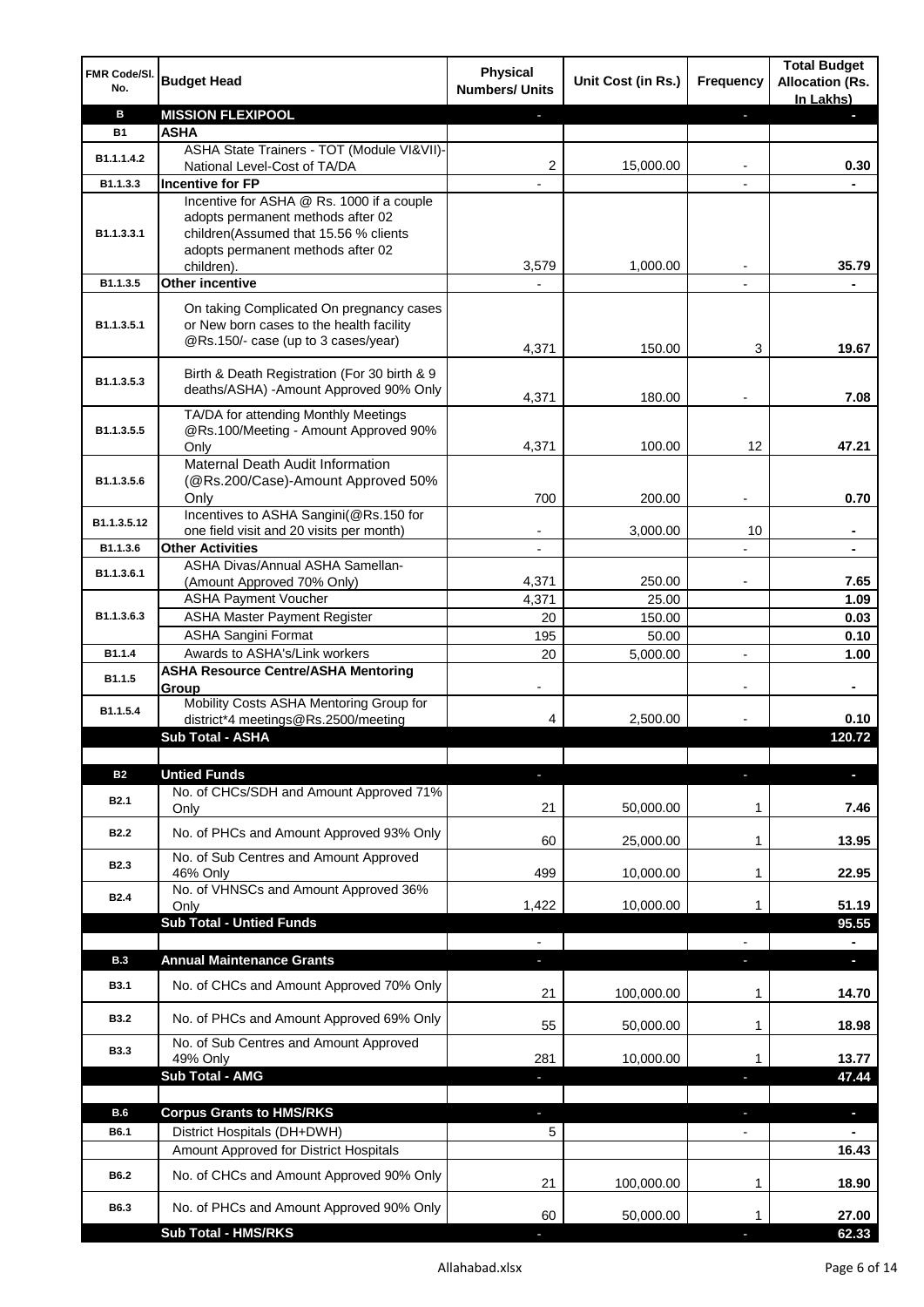| FMR Code/SI.<br>No. | <b>Budget Head</b>                                                                                                         | Physical<br><b>Numbers/ Units</b> | Unit Cost (in Rs.) | <b>Frequency</b>         | <b>Total Budget</b><br><b>Allocation (Rs.</b><br>In Lakhs) |
|---------------------|----------------------------------------------------------------------------------------------------------------------------|-----------------------------------|--------------------|--------------------------|------------------------------------------------------------|
|                     |                                                                                                                            |                                   |                    | $\overline{\phantom{a}}$ |                                                            |
| B9                  | <b>Mainstreaming of AYUSH</b>                                                                                              |                                   |                    | J,                       |                                                            |
| <b>B.9.1</b>        | <b>Medical Officers (Only AYUSH)</b>                                                                                       |                                   |                    |                          |                                                            |
| B.9.1.1             | <b>Contractual Medical Officers</b>                                                                                        | 43                                | 24,000.00          | 6                        | 61.92                                                      |
| <b>B.9.2</b>        | <b>AYUSH Pharmacists</b>                                                                                                   | 11                                | 9,000.00           | 6                        | 5.94                                                       |
|                     | <b>Sub Total (AYUSH)</b>                                                                                                   | ٠                                 |                    | J,                       | 67.86                                                      |
|                     |                                                                                                                            |                                   |                    |                          | $\blacksquare$                                             |
| <b>B10</b>          | <b>IEC-BCC Activities</b>                                                                                                  |                                   |                    |                          | ٠                                                          |
| B.10.2              | Implementation of BCC/IEC Activities at<br>district level                                                                  |                                   |                    |                          | 5.00                                                       |
| B.10.5.2            | Printing of WIFS Cards, Referral Slips, etc                                                                                |                                   |                    | $\overline{\phantom{a}}$ | ۰                                                          |
|                     | WIFS Cards for School Children(No. of Cards)                                                                               |                                   | 4.00               |                          |                                                            |
|                     | <b>Sub Total (IEC/BCC)</b>                                                                                                 |                                   |                    |                          | 5.00                                                       |
|                     |                                                                                                                            |                                   |                    |                          |                                                            |
| <b>B15</b>          | <b>Planning, Implementation and Monitoring</b>                                                                             |                                   |                    |                          | L                                                          |
| B15.2               | <b>Quality Assurance</b>                                                                                                   | $\overline{a}$                    |                    | $\blacksquare$           | $\blacksquare$                                             |
| B15.2.2             | <b>Quality Assurance Committees</b>                                                                                        | $\blacksquare$                    |                    | $\blacksquare$           | ۰                                                          |
|                     | <b>Division Level</b>                                                                                                      | $\blacksquare$                    |                    |                          | $\blacksquare$                                             |
|                     | One time establishment @ Rs. 1.00 Lakh/<br>Division (Amount Approved 50% Only)                                             | 1                                 | 100,000.00         | 1                        | 0.50                                                       |
|                     | Operational Expenses @Rs. 5000/month/                                                                                      |                                   |                    |                          |                                                            |
|                     | division (Amount Approved 50% Only)                                                                                        | 1                                 | 5,000.00           | 12                       | 0.30                                                       |
|                     | <b>District Level</b>                                                                                                      |                                   |                    |                          |                                                            |
|                     | One time establishment @ Rs. 1.00 Lakh/<br>District (Amount Approved 50% Only)                                             | 1                                 | 100,000.00         | 1                        | 0.50                                                       |
|                     | Operational Expenses @Rs. 5000/ Month/<br>District (Amount Approved 50% Only)                                              | 1                                 | 5,000.00           | 12                       | 0.30                                                       |
| B15.2.4             | <b>Review meetings</b>                                                                                                     |                                   |                    |                          | ۰                                                          |
| B15.2.4.2           | <b>Division Level</b>                                                                                                      | $\mathbf{r}$                      |                    | $\blacksquare$           | ÷.                                                         |
|                     | Review meetings @ Rs 10000/- per meeting<br>for 4 meeting per division (Amount Approved<br>50% Only)                       | 1                                 | 10,000.00          |                          | 0.20                                                       |
|                     | <b>District Level</b>                                                                                                      |                                   |                    |                          |                                                            |
|                     | Review meetings @ Rs 10000/- per meeting<br>for 4 meeting per District (Amount Approved<br>50% Only)                       | 1                                 | 10,000.00          | 4                        | 0.20                                                       |
| B15.2.5             | <b>Other Block Level Activities</b>                                                                                        |                                   |                    |                          |                                                            |
| B15.2.5.1           | Block QA visioning meeting (Orienting<br><b>Block Officials on Facility Solutions Levels-</b><br>Amount Approved 50% Only) | 1                                 | 35,000.00          | 1                        | 0.18                                                       |
| B15.2.5.2           | Quality Management System (QMS) training<br>workshop - (Amount Approved 50% Only)                                          | 1                                 | 100,000.00         | 1                        | 0.50                                                       |
|                     | <b>Sub Total - Quality Assurance</b>                                                                                       | J,                                |                    | ×,                       | 2.68                                                       |
|                     |                                                                                                                            | $\overline{\phantom{a}}$          |                    | ٠                        | $\blacksquare$                                             |
| B15.3               | <b>Monitoring and Evaluation</b>                                                                                           |                                   |                    |                          | $\blacksquare$                                             |
| B15.3.1.6.3         | Honoraria of Data Entry Operators for MCTS                                                                                 | 20                                | 11,000.00          | 6                        | 13.20                                                      |
| B15.3.2             | <b>Computerization HMIS and E-governance</b>                                                                               |                                   |                    |                          |                                                            |
|                     | HMIS Operational Cost (excluding HR & Trainings)-                                                                          |                                   |                    |                          |                                                            |
|                     | Expenses for Internet @1500/month/                                                                                         |                                   |                    |                          |                                                            |
|                     | computer for 951 Nos                                                                                                       | 23                                | 1,500.00           | 12                       | 4.14                                                       |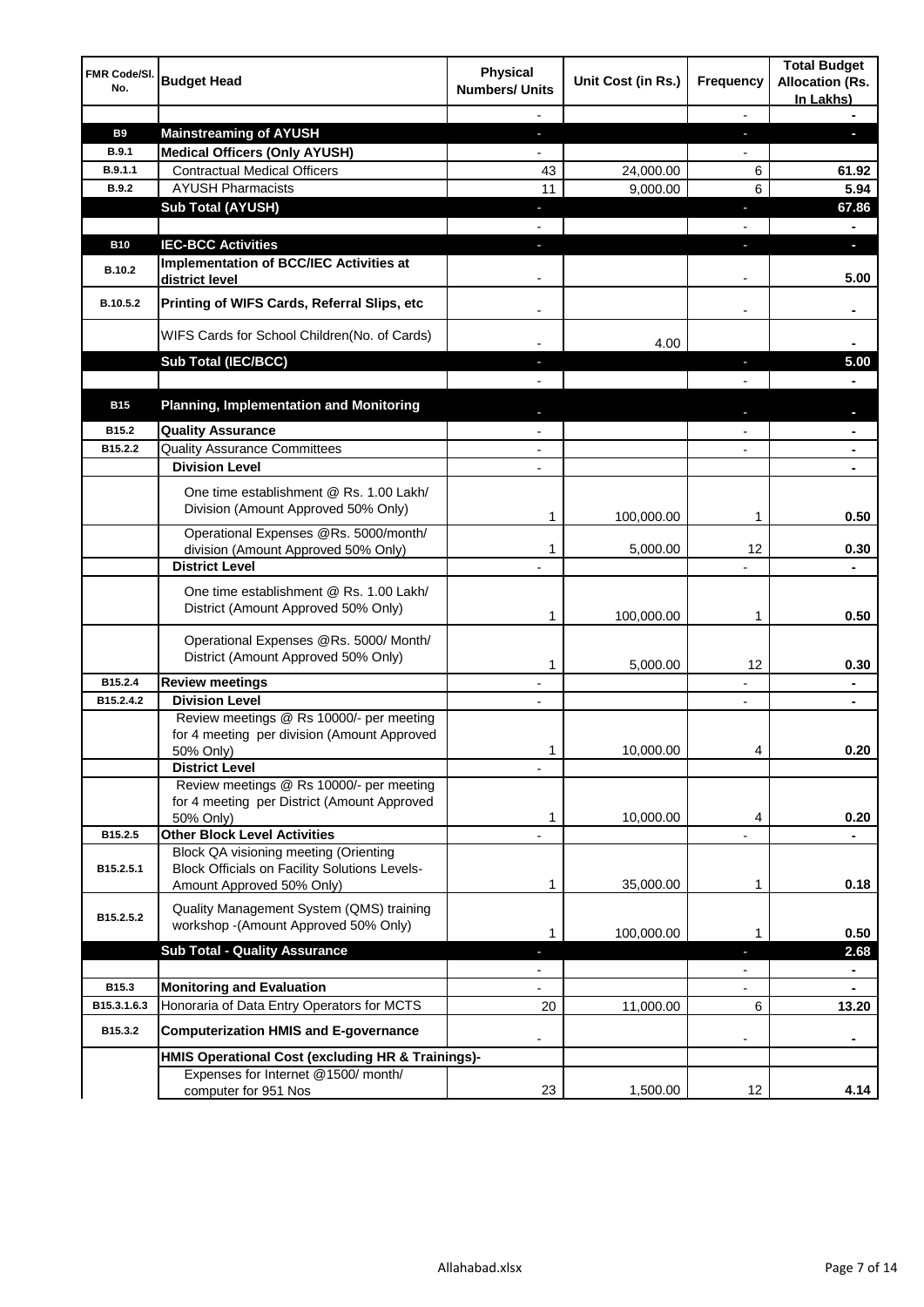| <b>FMR Code/SI.</b><br>No. | <b>Budget Head</b>                                                                                         | Physical<br><b>Numbers/ Units</b> | Unit Cost (in Rs.) | Frequency                      | <b>Total Budget</b><br><b>Allocation (Rs.</b><br>In Lakhs) |
|----------------------------|------------------------------------------------------------------------------------------------------------|-----------------------------------|--------------------|--------------------------------|------------------------------------------------------------|
|                            | Expenses for Internet Rs.750/pm/block<br>computer(new) for 820 Nos.                                        | 20                                | 750.00             | 12                             | 1.80                                                       |
| B15.3.2.1.a                | Expenses for Internet Data Card<br>@Rs.750/pm/Computer (new) for 75 Nos.                                   | 1                                 | 750.00             | 12                             | 0.09                                                       |
|                            | Expenses for Internet Data Card<br>@Rs.750/pm/Computer (new) for 18 Nos.                                   | 1                                 | 750.00             | 12                             | 0.09                                                       |
| B15.3.2.1.d                | Other Office and admin expenses                                                                            |                                   |                    |                                |                                                            |
| B15.3.2.1.d.2              | Maintenance of Computers/AMC/etc -HMIS<br>(Block -PHC/CHC, CH, CMF (M/F) Old<br>@Rs. 4000/unit for 951 no. | 23                                | 4,000.00           | 1                              | 0.92                                                       |
| B15.3.2.1.d.3              | Purchase of computer consumables/Admin<br>Expenses @ Rs.1000.00 for 951 no.-Six<br>Months                  | 23                                | 1,000.00           | 6                              | 1.38                                                       |
| B15.3.2.2.a                | MCTS Operational Cost (excluding HR &<br>Trainings)                                                        |                                   |                    |                                |                                                            |
| B15.3.2.2.b                | Procurement of<br>computers/Printers/Cartridges, etc. -<br>@50,000.00/Computer Systems for 820 No.         | 20                                | 50,000.00          | 1                              | 10.00                                                      |
| B15.3.2.2.d                | Other Office and admin expenses<br>@12,000.00 per year -820 No.(New)                                       | 20                                | 12,000.00          | 1                              | 2.40                                                       |
| B15.3.3                    | Other M & E Activities                                                                                     |                                   |                    |                                |                                                            |
| B15.3.3.5                  | Review Meetings for MCTS @ Rs<br>4,000/meeting for 12 meetings                                             | 1                                 | 4,000.00           | 12                             | 0.48                                                       |
|                            | <b>Sub Total - Monitoring and Evaluation</b>                                                               |                                   |                    |                                | 34.50                                                      |
| <b>B.16</b>                | <b>PROCUREMENT</b>                                                                                         | ÷.                                |                    |                                | $\blacksquare$                                             |
| B16.1.1                    | <b>Procurement of Equipments: MH</b>                                                                       | $\blacksquare$                    |                    | J,<br>$\overline{\phantom{a}}$ | o,<br>$\blacksquare$                                       |
| B <sub>16.1</sub> .1.2     | MVA /EVA Kits for Safe Abortion services                                                                   | 5                                 | 2,500.00           | $\blacksquare$                 | 0.13                                                       |
| B16.1.6                    | <b>Equipments for ARSH/ School Health</b>                                                                  |                                   |                    | $\overline{\phantom{a}}$       | ۰                                                          |
| B16.1.6.1                  | Equipments for ARSH Clinics (New)                                                                          | 2                                 | 15,000.00          | 1                              | 0.30                                                       |
|                            | <b>Sub Total (Procurement of Equipments)</b>                                                               |                                   |                    |                                | 0.43                                                       |
| B.16.2.1                   | Drugs & supplies for MH                                                                                    |                                   |                    |                                |                                                            |
| B.16.2.1.2                 | Drugs for Safe Abortion (No. of MMA<br>estimated in year 2013-14)                                          | 332                               | 200.00             | $\qquad \qquad \blacksquare$   | 0.66                                                       |
| B.16.2.4                   | <b>Supplies for IMEP</b>                                                                                   |                                   |                    |                                |                                                            |
| B.16.2.4.1                 | Bio-Medical Waste Management-District<br>level                                                             |                                   |                    | $\blacksquare$                 | 44.90                                                      |
| B.16.2.4.2                 | Bio-Medical Waste Management-CHC level                                                                     | $\blacksquare$                    |                    | $\blacksquare$                 | 31.46                                                      |
| B.16.2.4.3                 | Cleaning/Washing, House keeping and<br>Laundry Management - District Level                                 |                                   |                    |                                | 70.38                                                      |
| B.16.2.4.4                 | Cleaning/Washing, House keeping and<br>Laundry Management - CHC/PHC Level                                  |                                   |                    |                                | 41.63                                                      |
|                            | <b>ASHA Drug Kits</b>                                                                                      |                                   |                    |                                |                                                            |
| B.16.2.5.2                 | Drug Kit replenishment for ASHAs @ Rs.<br>300/ASHA                                                         | 3,666                             | 300.00             |                                | 11.00                                                      |
| B.16.2.6                   | Drugs & supplies for WIFS                                                                                  |                                   |                    |                                |                                                            |
|                            | For Govt. & Govt. aided Schools (Classes VI                                                                |                                   |                    |                                |                                                            |
|                            | to XII)<br><b>Total Beneficiaries</b>                                                                      | 117,812                           |                    |                                |                                                            |
|                            | IFA Tables Required at District (                                                                          |                                   |                    |                                |                                                            |
| B.16.2.6.1                 | Beneficiary* 52 Tabs)                                                                                      | 6,126,236                         | 0.12               |                                | 7.35                                                       |
| B.16.2.6.2                 | Albendazole Tablets Required at District<br>(Beneficiary *2 Tabs)                                          | 235,624                           | 1.00               |                                | 2.36                                                       |
| B.16.2.7                   | Drugs & Supplies under SHP                                                                                 |                                   |                    |                                | ä,                                                         |
|                            | <b>For Aganwadi Centres</b>                                                                                |                                   |                    |                                | ۰                                                          |
|                            | Expected No. of Children at AWCs                                                                           | 99,025                            |                    |                                |                                                            |
|                            | No. of IFA Bottles (One bottle of 100<br>ml./child)                                                        | 99,025                            | 10.00              |                                | 9.90                                                       |
|                            | Albendazole Tablets (2 tablets per Child)                                                                  | 198,050                           | 1.00               |                                | 1.98                                                       |
|                            | For Primary Schools(For Govt. & Govt.<br>aided Schools Classes I to V)                                     |                                   |                    |                                |                                                            |
|                            | Expected No. of Children in Schools                                                                        | 214,356                           |                    |                                |                                                            |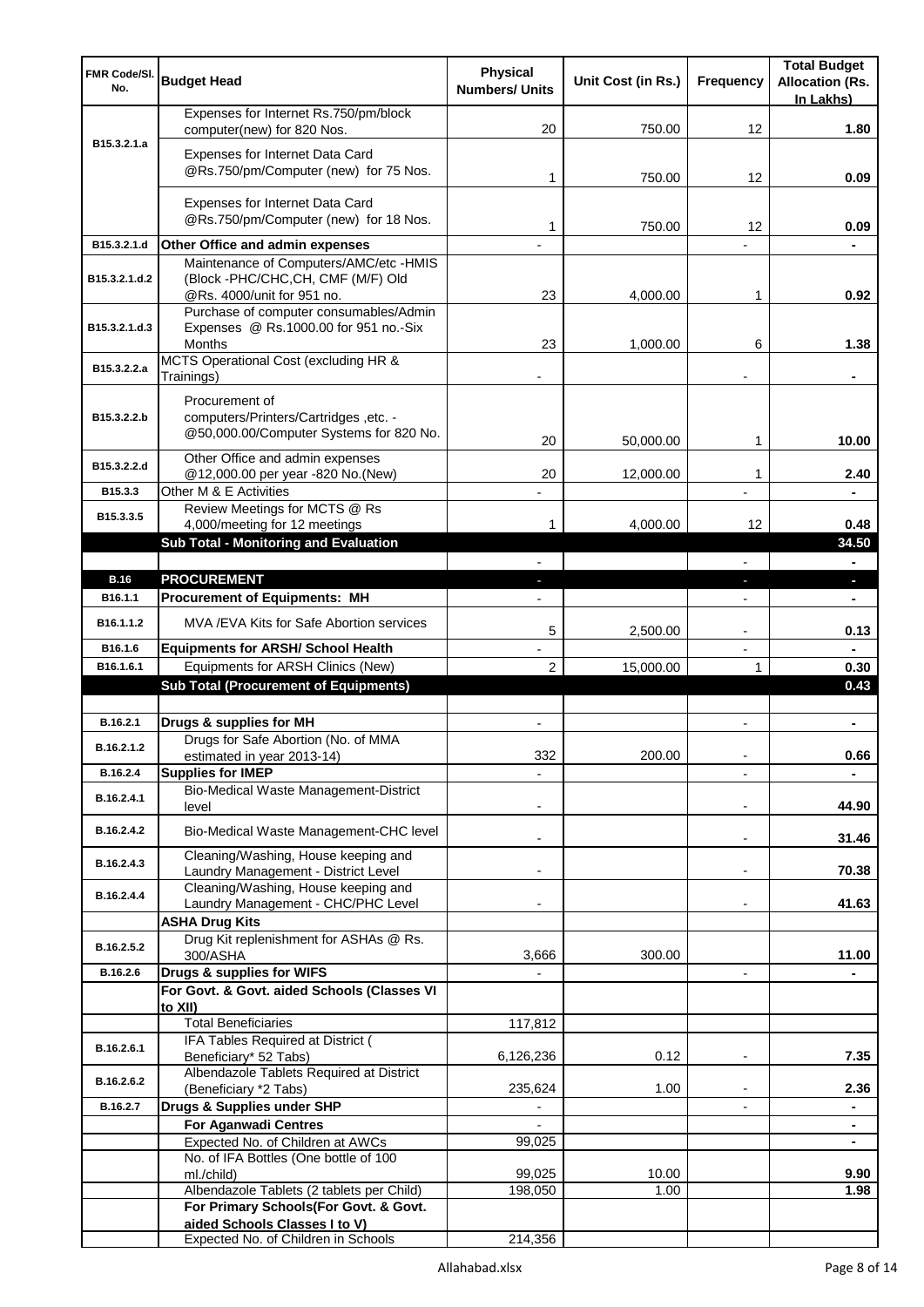| FMR Code/SI.<br>No. | <b>Budget Head</b>                                             | <b>Physical</b><br><b>Numbers/ Units</b> | Unit Cost (in Rs.) | <b>Frequency</b> | <b>Total Budget</b><br><b>Allocation (Rs.</b><br>In Lakhs) |
|---------------------|----------------------------------------------------------------|------------------------------------------|--------------------|------------------|------------------------------------------------------------|
|                     | No. of Tablets Required at District (52<br>Tabs./ Beneficiary) | 11,146,509                               | 0.12               |                  | 13.38                                                      |
|                     | No. of Tablets Required at District (2 Tabs./<br>Beneficiary)  | 428,712                                  | 1.00               |                  | 4.29                                                       |
|                     | <b>Medicines for Teams</b>                                     |                                          |                    |                  |                                                            |
|                     | No. of Blocks                                                  | 20                                       |                    |                  |                                                            |
|                     | First Time Medicines For Teams (2 Teams<br>in Each Block)      | 40                                       | 18,000.00          |                  | 7.20                                                       |
|                     | Sub Total (Procurement of Drugs & Supplies)                    |                                          |                    |                  | 246.49                                                     |
| <b>B.17</b>         | <b>Drugs Warehouses/Logistics Management</b>                   |                                          |                    |                  |                                                            |
|                     |                                                                |                                          |                    |                  |                                                            |
|                     | Honoraria of Staff at Regional Drug<br>Warehouse               |                                          |                    |                  |                                                            |
|                     | Accountant                                                     | $\mathbf{1}$                             | 10,000.00          | 6                | 0.60                                                       |
|                     | Computer Operator Cum Store Keeper                             | 1                                        | 10,000.00          | 6                | 0.60                                                       |
|                     | Fork-Lift Operator cum Mechanic                                | $\mathbf{1}$                             | 6,500.00           | 6                | 0.39                                                       |
| <b>B.17.1</b>       | Fourth class / Loader                                          | $\mathbf{1}$                             | 6,500.00           | 6                | 0.39                                                       |
|                     | Generator Operator cum Electrician                             | 1                                        | 5,000.00           | 6                | 0.30                                                       |
|                     | Sweeper                                                        | $\mathbf{1}$                             | 3,500.00           | 6                | 0.21                                                       |
|                     | <b>Armed Guards</b>                                            | 1                                        | 6,335.00           | 6                | 0.38                                                       |
|                     | <b>General Guards</b>                                          | $\overline{2}$                           | 5,157.00           | 6                | 0.62                                                       |
|                     | Gardener                                                       | $\mathbf{1}$                             | 3,000.00           | 6                | 0.18                                                       |
|                     | <b>Honoraria of Staff at District Drug</b><br>Warehouse        |                                          |                    |                  |                                                            |
|                     | Computer Operator Cum Store Keeper                             | $\mathbf{1}$                             | 10,000.00          | 6                | 0.60                                                       |
| <b>B.17.3</b>       | Generator Operator Cum Mechanic/Electricia                     | $\mathbf{1}$                             | 5,000.00           | 6                | 0.30                                                       |
|                     | Loader                                                         | $\mathbf{1}$                             | 5,000.00           | 6                | 0.30                                                       |
|                     | Choukidar                                                      | 1                                        | 5,000.00           | 6                | 0.30                                                       |
|                     | Part-time Sweeper                                              | $\mathbf{1}$                             | 2,500.00           | 6                | 0.15                                                       |
| <b>B.17.4</b>       | <b>Others</b>                                                  |                                          |                    | $\overline{a}$   |                                                            |
| B.17.4.1            | Operational Cost for Regional Drug ware House                  |                                          |                    |                  |                                                            |
|                     | <b>Electricity Charges</b>                                     |                                          |                    |                  | 1.10                                                       |
|                     | Telephone Charges                                              |                                          |                    |                  | 0.10                                                       |
|                     | POL & Maintenance of DG Sets                                   |                                          |                    |                  | 0.30                                                       |
|                     | Stationary                                                     |                                          |                    |                  | 0.15                                                       |
|                     | Contingency                                                    |                                          |                    |                  | 1.49                                                       |
|                     | <b>Sub Total-Drug Ware Houses</b>                              |                                          |                    |                  | 8.46                                                       |
|                     |                                                                |                                          |                    |                  |                                                            |
|                     | <b>GRAND TOTAL- MISSION FLEXIPOOL</b>                          |                                          |                    |                  | 691.45                                                     |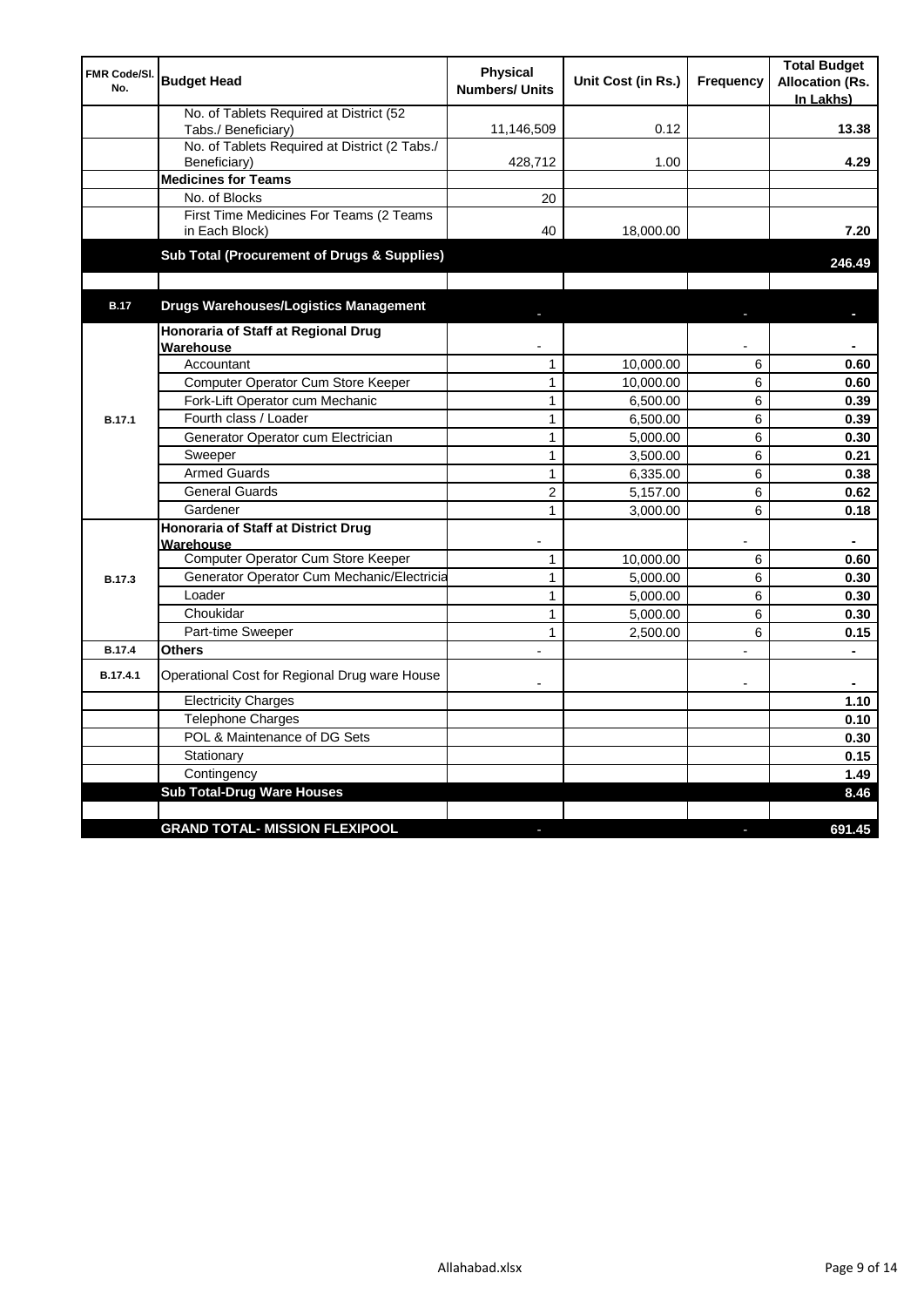| FMR Code/SI.<br>No. | <b>Budget Head</b>                                                                                                | <b>Physical</b><br><b>Numbers/ Units</b> | Unit Cost (in Rs.)   | Frequency                | <b>Total Budget</b><br><b>Allocation (Rs.</b><br>In Lakhs) |
|---------------------|-------------------------------------------------------------------------------------------------------------------|------------------------------------------|----------------------|--------------------------|------------------------------------------------------------|
|                     |                                                                                                                   |                                          |                      |                          |                                                            |
| $\mathbf c$         | <b>IMMUNISATION</b>                                                                                               |                                          |                      |                          |                                                            |
| C.1                 | RI strengthening project (Review meeting,<br>Mobility support, Outreach services etc)                             |                                          |                      |                          |                                                            |
| C.1.a               | Mobility Support for supervision for district<br>level officers @Rs 250000/- Year                                 | 1                                        | 250,000.00           |                          | 2.50                                                       |
| C.1.b               | Mobility support for supervision at State<br>level                                                                |                                          |                      |                          |                                                            |
|                     |                                                                                                                   |                                          |                      |                          |                                                            |
| C.1.c               | Printing and dissemination of Immunization<br>cards, tally sheets, monitoring forms etc.@<br>Rs 10 /- Beneficiary | 190,709                                  | 10.00                |                          | 19.07                                                      |
| C.1.d               | Support for Quarterly State level review                                                                          |                                          |                      |                          |                                                            |
|                     | meetings of district officer<br>Quarterly review meetings exclusive for RI                                        |                                          |                      |                          |                                                            |
|                     | at district level with Block Mos, CDPO, and                                                                       |                                          |                      |                          |                                                            |
| C.1.e               | other stake holders (@ Rs 100/- per                                                                               |                                          |                      |                          |                                                            |
|                     | participant(5 participant / block)                                                                                | 400                                      | 100.00               |                          | 0.40                                                       |
|                     | Quarterly review meetings exclusive for RI                                                                        |                                          |                      |                          |                                                            |
|                     | at block level @Rs 50/- per person as                                                                             |                                          |                      |                          |                                                            |
| C.1.f               | honorarium/Asha(For travel) & Rs 25 per                                                                           |                                          |                      |                          |                                                            |
|                     | person at the disposal of MOIC for meeting                                                                        |                                          |                      |                          |                                                            |
|                     | expenses (Refreshment, stationery and                                                                             |                                          |                      |                          |                                                            |
|                     | mis.)                                                                                                             | 17,484                                   | 75.00                |                          | 13.11                                                      |
|                     | Focus on slum & underserved areas in<br>urban areas/alternative vaccinator for slums                              |                                          |                      |                          |                                                            |
|                     | (Hiring of ANM @ 450/-per session for four                                                                        |                                          |                      |                          |                                                            |
| C.1.g               | sessions/month/slum of 10000 population                                                                           |                                          |                      |                          |                                                            |
|                     | and Rs.300/ month as contingency per slum                                                                         |                                          |                      |                          |                                                            |
|                     | i.e.Rs.2100/-month/slum of 10000                                                                                  |                                          |                      |                          |                                                            |
|                     | population)                                                                                                       | 432                                      | 2,100.00             |                          | 9.07                                                       |
| C.1.h               | Mobilization of children through ASHA or                                                                          |                                          |                      |                          |                                                            |
|                     | other mobilizers(@Rs 150/-per session)                                                                            | 44,580                                   | 150.00               | $\blacksquare$           | 66.87                                                      |
| C.1.i               | Alternative vaccine delivery in hard to reach                                                                     |                                          |                      |                          |                                                            |
|                     | areas(@Rs 150/-per session)<br>Alternative Vaccine Delivery in other                                              | 200                                      | 150.00               | $\overline{a}$           | 0.30                                                       |
| C.1.j               | areas(@Rs. 75/- per session)                                                                                      | 42,000                                   | 75.00                | $\overline{a}$           | 31.50                                                      |
|                     | To develop micro plan at sub-centre level(@                                                                       |                                          |                      |                          |                                                            |
| C.1.k               | Rs 100/- per sub centre)                                                                                          | 551                                      | 100.00               |                          | 0.55                                                       |
|                     | For consolidation of micro plans at block                                                                         |                                          |                      |                          |                                                            |
| C.1.1               | level (@ Rs 1000/-per block per PHC and                                                                           |                                          |                      |                          |                                                            |
|                     | Rs 2000/- per district)                                                                                           | 46                                       | 1,000.00             |                          | 0.46                                                       |
|                     | POL for vaccine delivery from State to                                                                            |                                          |                      |                          |                                                            |
| C.1.m               | district and from district to PHC/CHCs(@ Rs<br>150000/- per district per year)                                    | 1                                        | 150,000.00           |                          | 1.50                                                       |
|                     | Consumables for computer including                                                                                |                                          |                      |                          |                                                            |
| C.1.n               | provision for internet access for RIMS (@                                                                         |                                          |                      |                          |                                                            |
|                     | Rs 400/- per month per district)                                                                                  | 1                                        | 400.00               | 12                       | 0.05                                                       |
| C.1.o               | Red/Black plastic bags etc.(@ Rs 3 per bag                                                                        |                                          |                      |                          |                                                            |
|                     | and 2 bags per session)                                                                                           | 44,580                                   | 3.00                 | 2                        | 2.67                                                       |
|                     | Hub Cutter/Bleach/Hypochlorite solution/                                                                          |                                          |                      |                          |                                                            |
| C.1.p               | Twin buckets(@ Rs 1200/- per PHC/CHC                                                                              |                                          |                      |                          |                                                            |
|                     | per year)                                                                                                         | 46<br>12                                 | 1,200.00             | $\overline{\phantom{a}}$ | 0.55                                                       |
| C.1.q               | Safety Pits(@ Rs 5250/- per pit)                                                                                  |                                          | 5,250.00             |                          | 0.63                                                       |
|                     | Other Specific requirement<br>Fund for annual maintenance operation of                                            |                                          |                      | ٠                        |                                                            |
|                     | WIC/WIF at division level @ Rs.40000/unit                                                                         |                                          |                      |                          |                                                            |
|                     | of WIC/WIF                                                                                                        | 2                                        | 40,000.00            |                          | 0.80                                                       |
|                     | POL for generators and operational                                                                                |                                          |                      |                          |                                                            |
| C.1.r               | expenses at divisional vaccine storage point                                                                      |                                          |                      |                          |                                                            |
|                     | @ Rs 2.00 Lakhs/ year/division vaccine                                                                            |                                          |                      |                          |                                                            |
|                     | store points                                                                                                      | 1                                        | 200,000.00           |                          | 2.00                                                       |
|                     | Electricity bill for WIC/WIF AT state and                                                                         |                                          |                      |                          |                                                            |
|                     | divisional level @ Rs 1.50Lakhs/year                                                                              |                                          |                      |                          |                                                            |
|                     | /division store points<br><b>AEFI Kits</b>                                                                        | 1<br>111                                 | 150,000.00<br>200.00 |                          | 1.50<br>0.22                                               |
| C.2                 | <b>Salary of Contractual Staffs</b>                                                                               | $\overline{\phantom{a}}$                 |                      | $\overline{\phantom{a}}$ | $\blacksquare$                                             |
| C.2.2               | Computer Assistants at District level                                                                             | $\mathbf{1}$                             | 10,000.00            | 6                        | 0.60                                                       |
| C.3                 | <b>Training under Immunisation</b>                                                                                |                                          |                      |                          |                                                            |
|                     |                                                                                                                   |                                          |                      |                          |                                                            |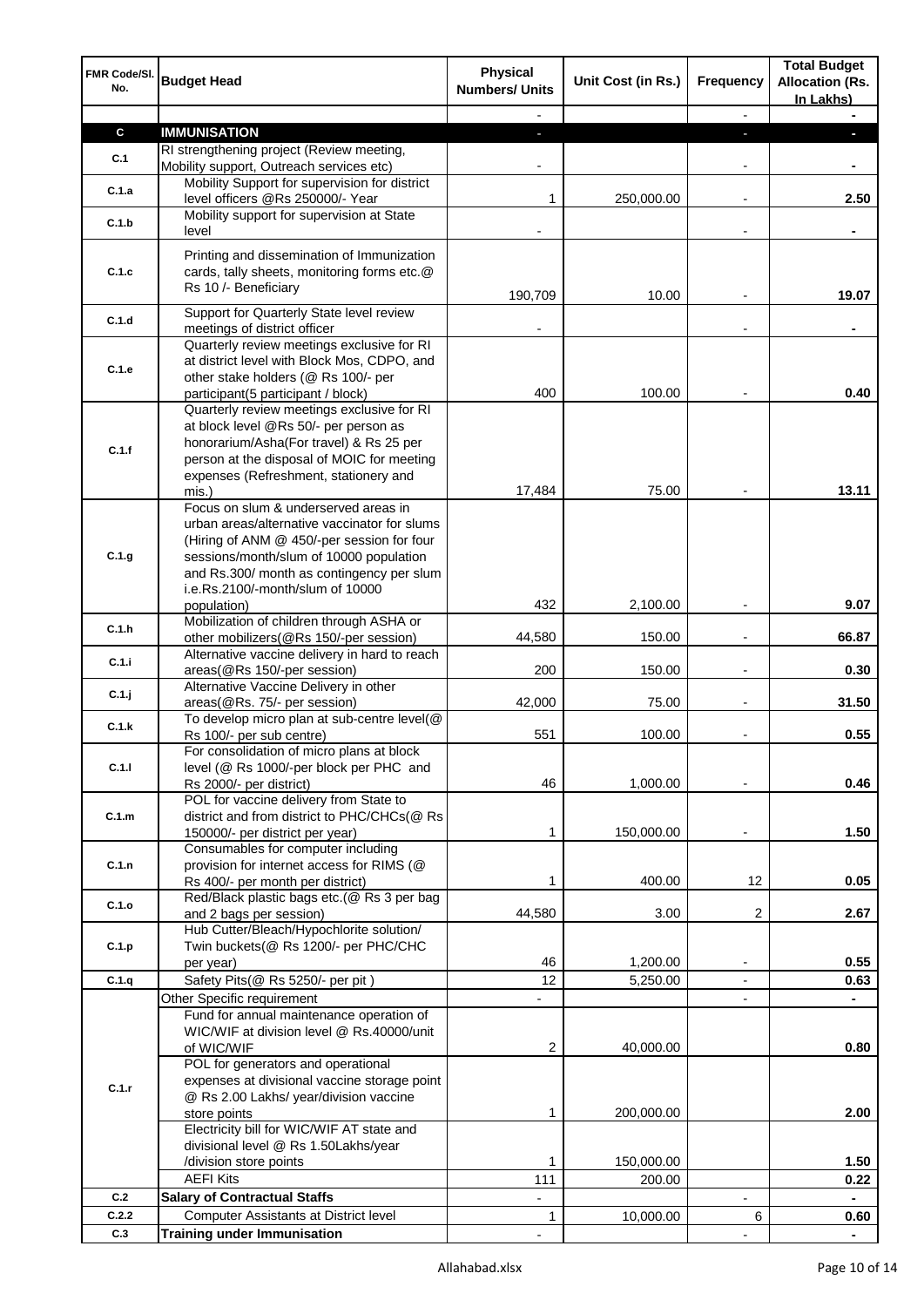| FMR Code/SI.<br>No. | <b>Budget Head</b>                                                      | Physical<br><b>Numbers/ Units</b> | Unit Cost (in Rs.) | Frequency | <b>Total Budget</b><br><b>Allocation (Rs.</b> |
|---------------------|-------------------------------------------------------------------------|-----------------------------------|--------------------|-----------|-----------------------------------------------|
|                     | District level Orientation training including                           |                                   |                    |           | In Lakhs)                                     |
|                     | Hep B, Measles, AEFI & JE(wherever                                      |                                   |                    |           |                                               |
|                     | required) for 2 days ANM, Multi Purpose                                 |                                   |                    |           |                                               |
| C.3.1               | Health Worker (Male), LHV, Health                                       |                                   |                    |           |                                               |
|                     | Assistant (Male/Female), Nurse Midwives,                                |                                   |                    |           |                                               |
|                     | BEEs & other staff (as per RCH norms) @<br>Rs 46200/batch               | 5                                 | 46.200.00          |           | 2.31                                          |
|                     | Three day training including Hep B, Measles                             |                                   |                    |           |                                               |
|                     | & JE(wherever required) of Medical Officers                             |                                   |                    |           |                                               |
| C.3.2               | of RI using revised MO training module) @                               |                                   |                    |           |                                               |
|                     | Rs 65600/ batch                                                         |                                   | 65,600.00          |           |                                               |
|                     | Two days cold chain handlers training for                               |                                   |                    |           |                                               |
| C.3.4               | block level cold chain handlers by State and                            |                                   |                    |           |                                               |
|                     | district cold chain officers @ Rs<br>26600/batch                        | 1                                 | 26,600.00          |           | 0.27                                          |
|                     | One day training of block level data handlers                           |                                   |                    |           |                                               |
|                     | by DIOs and District cold chain officer to                              |                                   |                    |           |                                               |
| C.3.5               | train about the reporting formats of                                    |                                   |                    |           |                                               |
|                     | immunization @ Rs 300/ person                                           | 34                                | 300.00             |           | 0.10                                          |
| C.3.6               | Intensified immunization training of front                              |                                   |                    |           |                                               |
|                     | line workers @ Rs 86660/batch                                           | 1                                 | 86,660.00          |           | 0.87                                          |
| C.4                 | <b>Cold Chain Maintenance</b>                                           |                                   |                    |           |                                               |
|                     | Cold chain maintenance at PHC/CHC Level                                 |                                   | 750.00             |           |                                               |
|                     | (@Rs. 750/PHC/CHC per year)<br>Cold chain maintenance at District Level | 24                                |                    |           | 0.18                                          |
|                     | (@Rs. 15000/year)                                                       | 1                                 | 15,000.00          |           | 0.15                                          |
|                     | Asha Incentives- for full immunization @                                |                                   |                    |           |                                               |
|                     | RS.100 per child for full immunization in first                         |                                   |                    |           |                                               |
| C.5                 | year and Rs.50 per child for ensuring                                   |                                   |                    |           |                                               |
|                     | complete immunization up to 2nd year of                                 |                                   |                    |           |                                               |
|                     | age.(94.22% of the fund)                                                | 107,453                           | 150.00             |           | 151.86                                        |
|                     | <b>TOTOAL - ROUTINE IMMUNIZATION</b>                                    |                                   |                    |           | 310.10                                        |
|                     |                                                                         |                                   |                    |           |                                               |
|                     | <b>National Disease Control Programmes</b>                              |                                   |                    |           |                                               |
| D                   |                                                                         |                                   |                    |           |                                               |
|                     |                                                                         |                                   |                    |           |                                               |
| Е                   | <b>Integrated Disease Surveillance Project</b>                          |                                   |                    |           |                                               |
|                     | (IDSP)                                                                  |                                   |                    |           |                                               |
| E.1                 | Operational Costs (Rs. 25000/0 per Month)                               |                                   |                    |           | 3.00                                          |
|                     | including 10 Medical Colleges                                           |                                   |                    |           |                                               |
| E.2                 | Remuneration for Contractual Human Resource                             |                                   |                    |           | ۰                                             |
| E.2.1               | Epidemiologist (Rs. 27500-44000)                                        |                                   |                    |           | 3.56                                          |
| E.2.2               | Microbiologist (Rs. 27500-44000)                                        |                                   |                    |           |                                               |
| E.3.2               | Data Manager (Rs. 18000 per Mth)                                        |                                   |                    |           | 1.62                                          |
| E.3.3               | Data Entry Operator (Rs. 11000/mth)                                     |                                   |                    |           | 1.98                                          |
|                     | Training                                                                |                                   |                    |           | ÷.                                            |
|                     | Medical Officers (3 days) @ Rs 50000 /                                  |                                   |                    |           |                                               |
| E.8                 | Batch, for one batch                                                    |                                   |                    |           | ۰                                             |
|                     | Hospital Pharmacists/Nurses Training (1                                 |                                   |                    |           |                                               |
|                     | day) @ Rs.38000 / Batch for 1 batch                                     |                                   |                    |           |                                               |
|                     | One Day Training of Medical College Doctors                             |                                   |                    |           | 0.50                                          |
| E.8                 | Costs on account of Newly Formed Districts                              |                                   |                    |           |                                               |
|                     | <b>TOTAL-IDSP</b>                                                       |                                   |                    |           | 10.66                                         |
|                     |                                                                         |                                   |                    |           |                                               |
| F                   | <b>National Vector Borne Disease Control</b>                            |                                   |                    |           |                                               |
|                     | <b>Programme (NVBDCP)</b>                                               |                                   |                    |           |                                               |
| F.1.1               | <b>Malaria</b>                                                          |                                   |                    |           | $\overline{\phantom{0}}$                      |
| F.1.1.b             | <b>ASHA Incentives</b>                                                  |                                   |                    |           | 2.25                                          |
| F.1.1.d             | Monitoring, Evaluation & Supervision &                                  |                                   |                    |           |                                               |
| F.1.1.e             | Epidemic preparedness including mobility                                |                                   |                    |           | 1.50                                          |
|                     | IEC/BCC                                                                 |                                   |                    |           | 0.42                                          |
| F.1.1.g             | <b>Training/Capacity Building</b><br>Sub Total - Malaria                |                                   |                    |           | 0.25<br>4.42                                  |
| F.1.2               |                                                                         |                                   |                    |           |                                               |
|                     | Dengue & Chikungunya<br>Strengthening Surveillance for Apex Referral    |                                   |                    |           |                                               |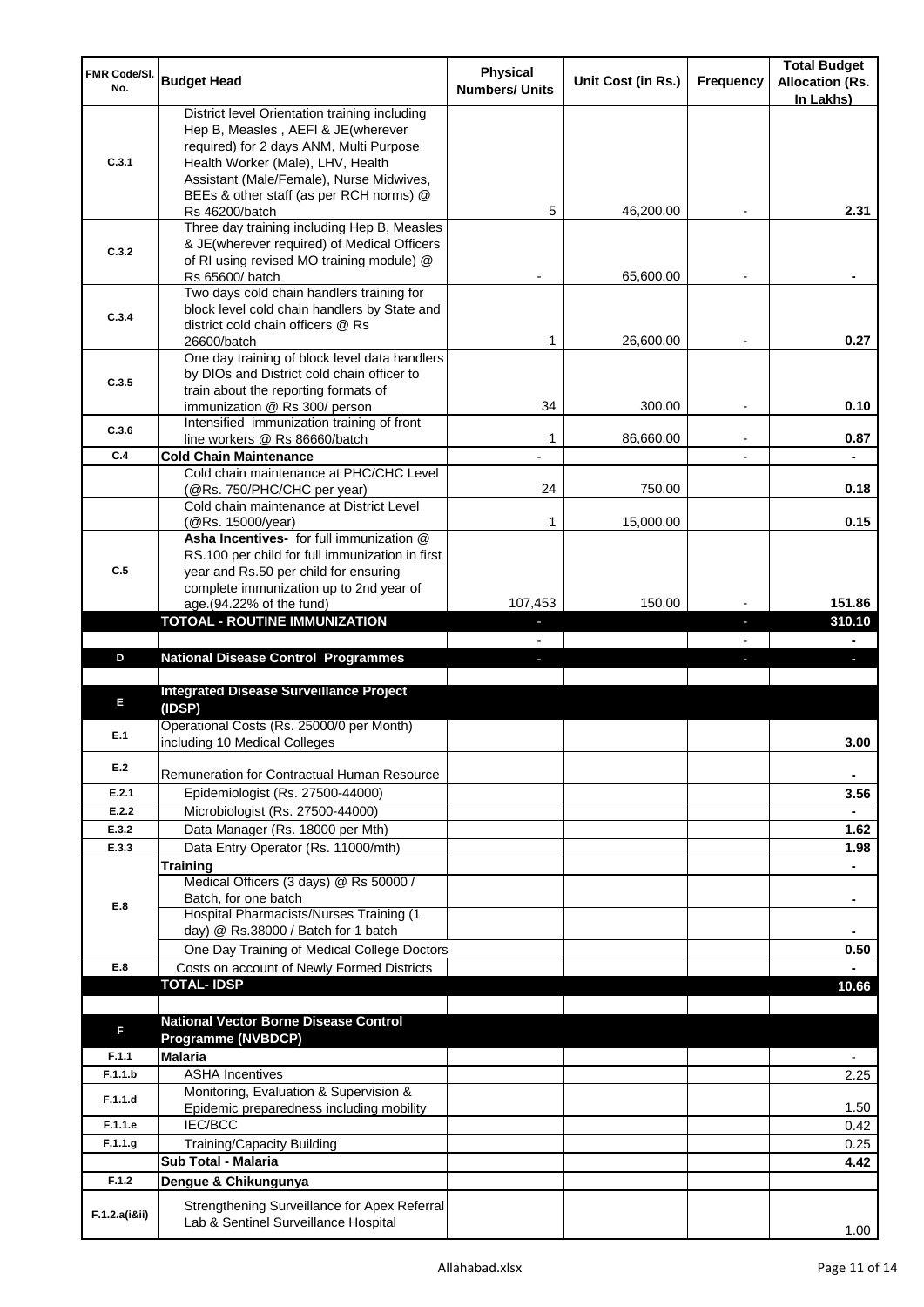| FMR Code/SI.        |                                                                                                                                                                                                                                                                       | <b>Physical</b>       |                    |                  | <b>Total Budget</b>                 |
|---------------------|-----------------------------------------------------------------------------------------------------------------------------------------------------------------------------------------------------------------------------------------------------------------------|-----------------------|--------------------|------------------|-------------------------------------|
| No.                 | <b>Budget Head</b>                                                                                                                                                                                                                                                    | <b>Numbers/ Units</b> | Unit Cost (in Rs.) | <b>Frequency</b> | <b>Allocation (Rs.</b><br>In Lakhs) |
| F.1.2.c             | Monitoring/Supervision and Rapid Response                                                                                                                                                                                                                             |                       |                    |                  | 0.75                                |
| F.1.2.d             | <b>Epidemic Preparedness</b>                                                                                                                                                                                                                                          |                       |                    |                  | 0.15                                |
| F.1.2.e             | Case Management                                                                                                                                                                                                                                                       |                       |                    |                  | 0.50                                |
| F.1.2.f             | <b>Vector Control And Environmental</b><br>Management                                                                                                                                                                                                                 |                       |                    |                  | 22.00                               |
| F.1.2.g             | IEC/ BCC for Social Mobilization                                                                                                                                                                                                                                      |                       |                    |                  | 0.40                                |
| F.1.2.i             | Training/ Workshop                                                                                                                                                                                                                                                    |                       |                    |                  | 0.40                                |
|                     | Sub Total - Dengue & Chikungunya                                                                                                                                                                                                                                      |                       |                    |                  | 25.20                               |
| F.1.3               | <b>AES/JE</b>                                                                                                                                                                                                                                                         |                       |                    |                  |                                     |
| F.1.3.a             | Strengthening of Sentinel sites which will<br>include Diagnostics and Case Management,<br>supply of kits by Gol                                                                                                                                                       |                       |                    |                  |                                     |
| F.1.3.b             | IEC / BCC Activities & printing material<br>pertaining to JE / AES                                                                                                                                                                                                    |                       |                    |                  |                                     |
| F.1.3.c             | Capacity Building in case management of<br>Medical Officer and paramedical from<br>PHC/CHC at district level.                                                                                                                                                         |                       |                    |                  |                                     |
| F.1.3.d             | Monitoring and supervision                                                                                                                                                                                                                                            |                       |                    |                  |                                     |
| F.1.3.e             | Procurement of Insecticides (Technical<br>Malathion)                                                                                                                                                                                                                  |                       |                    |                  |                                     |
| F.1.3.f             | Thermal Fog Machine (Small) @ 0.85<br>lac/machine                                                                                                                                                                                                                     |                       |                    |                  |                                     |
| F.1.3.g             | Operational cost for Malathion fogging (As<br>per Availability of 3 MT Technical Malathion<br>per district)                                                                                                                                                           |                       |                    |                  |                                     |
| $F.1.3.$ j          | Paediatric ICU Establishment and HR &<br>operational cost for Paediatric ICU in                                                                                                                                                                                       |                       |                    |                  |                                     |
|                     | <b>Endemic Districts</b><br>ASHA Insentivization for sensitizing                                                                                                                                                                                                      |                       |                    |                  |                                     |
| F.1.3.k             | community                                                                                                                                                                                                                                                             |                       |                    |                  |                                     |
|                     | <b>Sub Total - AES/JE</b>                                                                                                                                                                                                                                             |                       |                    |                  |                                     |
| F.1.4               | Lymphatic Filariasis                                                                                                                                                                                                                                                  |                       |                    |                  |                                     |
| F.1.4.a             | State Task Force, STAC Meeting, printing<br>forms & register/ Mobility support, district<br>coordination meeting, sensitization of media<br>etc., Morbidity management, monitoring &<br>supervision and mobility support for Rapid<br>response including Line listing |                       |                    |                  | 3.50                                |
| F.1.4.b             | Micro Filaria Survey                                                                                                                                                                                                                                                  |                       |                    |                  | 0.49                                |
| F.1.4.c             | Post MDA Assessment by medical colleges<br>(Govt, & Private)/ ICMR institutions                                                                                                                                                                                       |                       |                    |                  | 0.15                                |
| F.1.4.d             | Training / Sensitization of district level<br>officers on ELF & Drug Distributors /<br>Peripheral health workers                                                                                                                                                      |                       |                    |                  | 6.50                                |
| F.1.4.e             | Specific IEC/ BCC at State, districts, PHC,<br>Sub Centre & village lable VHSC/GKs                                                                                                                                                                                    |                       |                    |                  | 1.70                                |
| F.1.4.f             | Honorarium for Drug Distributors including<br>ASHA & Supervisors involve in MDA                                                                                                                                                                                       |                       |                    |                  | 12.90                               |
| F.1.4.h.ii          | M.F.Survey in Non Endemic districts                                                                                                                                                                                                                                   |                       |                    |                  |                                     |
|                     | Sub Total - Lymphatic Filariasis                                                                                                                                                                                                                                      |                       |                    |                  | 25.24                               |
| F.1.5               | Kalazar                                                                                                                                                                                                                                                               |                       |                    |                  |                                     |
| F.1.5               | Case Search/ Camp Approach                                                                                                                                                                                                                                            |                       |                    |                  | $\blacksquare$                      |
| F.1.5.a             | Spray Pumps & Accessories                                                                                                                                                                                                                                             |                       |                    |                  |                                     |
| F.1.5.b             | Operational Cost for Spray including Spray<br>Wages & Pending liability of spray wages                                                                                                                                                                                |                       |                    |                  | ۰                                   |
| F.1.5.c             | Mobility / P.O.L./ Supervision                                                                                                                                                                                                                                        |                       |                    |                  | -                                   |
| F.1.5.d             | Monitoring & Evaluation                                                                                                                                                                                                                                               |                       |                    |                  |                                     |
| F.1.5.e/<br>F.1.5.f | Training for Spraying /IEC/<br>BCC/Advocacy/Incentive to ASHA/Loss of<br>Wages                                                                                                                                                                                        |                       |                    |                  |                                     |
|                     | Sub Total - Kalazar                                                                                                                                                                                                                                                   |                       |                    |                  | ۰                                   |
|                     | <b>Cash grant for Decentralized commodities</b><br>for Malaria + Filaria F.6                                                                                                                                                                                          |                       |                    |                  |                                     |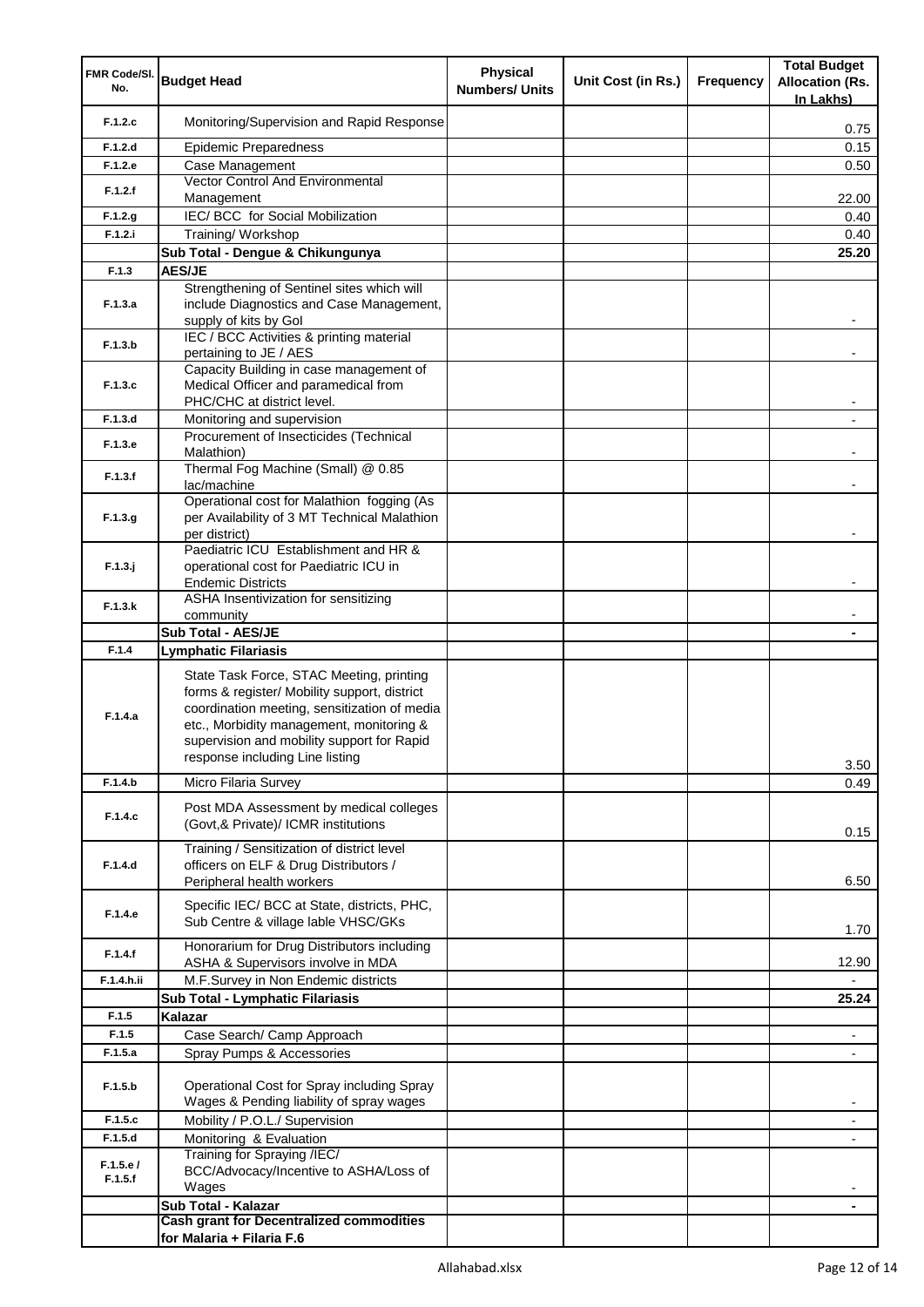| FMR Code/SI.<br>No. | <b>Budget Head</b>                                                                 | <b>Physical</b><br><b>Numbers/ Units</b> | Unit Cost (in Rs.) | Frequency                | <b>Total Budget</b><br><b>Allocation (Rs.</b><br>In Lakhs) |
|---------------------|------------------------------------------------------------------------------------|------------------------------------------|--------------------|--------------------------|------------------------------------------------------------|
| F.6(a,b,c,k)        | Drugs (Chloroquine, Primaquine 2.5/7.5mg)<br>and ACT                               |                                          |                    |                          | 0.50                                                       |
| F.6.f               | D.E.C.                                                                             |                                          |                    |                          | 16.32                                                      |
| F.6.h               | NS 1 antigen Kit<br>Dengue                                                         |                                          |                    |                          | 0.50                                                       |
| F.6.i               | Larvicidal (Temephos, Bti(AS)/Bti (wp)(for                                         |                                          |                    |                          |                                                            |
|                     | polluted and non polluted water)                                                   |                                          |                    |                          | 0.90                                                       |
|                     | <b>Sub Total- Dec.Commodities</b>                                                  |                                          |                    |                          | 18.22                                                      |
|                     | <b>TOTAL-NVBDCP</b>                                                                |                                          |                    |                          | 73.08                                                      |
|                     | <b>National Leprosy Eradication</b>                                                |                                          |                    |                          |                                                            |
| G                   | Programme(NLEP)                                                                    |                                          |                    |                          |                                                            |
| G.1                 | <b>Case Detection and Management</b>                                               |                                          |                    |                          |                                                            |
|                     | Specific Plan for high endemic blocks of low                                       |                                          |                    |                          |                                                            |
| G.1.1               | endemic districts                                                                  |                                          |                    |                          |                                                            |
|                     | No. of High endemic blocks in Low endemic<br>Districts ( ANCDR more than 10)       |                                          |                    |                          |                                                            |
|                     | House to House Visit by Search team                                                |                                          |                    | $\overline{\phantom{a}}$ | $\blacksquare$                                             |
|                     | Confrmaton of suspect                                                              |                                          |                    |                          | ۰                                                          |
|                     | <b>Intensive IEC Activity</b>                                                      |                                          |                    |                          | ۰                                                          |
| G.1.2               | <b>Services in Urban services</b>                                                  |                                          |                    |                          | ۰                                                          |
|                     | Urban Project 2 Mega cities, 2 medium City<br>2, 8 Medium City 1, 40 Townships     |                                          |                    |                          |                                                            |
| G.1.3               | <b>ASHA involvement</b>                                                            |                                          |                    |                          |                                                            |
|                     | <b>ASHA Sensitization</b>                                                          |                                          |                    |                          | 0.390                                                      |
|                     | <b>ASHA Incentive for Services</b>                                                 |                                          |                    |                          | 0.240                                                      |
| G.1.4               | <b>Materials &amp; Supplies</b>                                                    |                                          |                    |                          | ÷.                                                         |
|                     | Supportive Drugs & Dressing materials<br>Laboratory reagents and equipments        |                                          |                    |                          | 0.40                                                       |
|                     | scalpels etc.                                                                      |                                          |                    |                          | 0.08<br>0.36                                               |
| G.1.5               | Printing works<br><b>NGO Services</b>                                              |                                          |                    |                          | $\blacksquare$                                             |
| G.2                 | <b>DPMR</b>                                                                        |                                          |                    |                          |                                                            |
|                     | MCR Protective Footwear (12500 pairs)                                              |                                          |                    |                          | 0.84                                                       |
|                     | Aids Appliances, Self Care Kit items etc.                                          |                                          |                    |                          | 0.34                                                       |
|                     | Welfare allowance for RCS patients @ Rs<br>8000                                    |                                          |                    |                          | 4.00                                                       |
|                     | Reimbursement to institutions for RCS                                              |                                          |                    |                          | ٠                                                          |
|                     | Screening cum Self Care Camp                                                       |                                          |                    |                          | 0.10                                                       |
| G.3                 | <b>IEC</b>                                                                         |                                          |                    |                          |                                                            |
|                     | Mass Media (TV, Radio, Press etc.)                                                 |                                          |                    |                          | 0.39                                                       |
|                     | Outdoor Media (Posters, Banners, Kiosk,                                            |                                          |                    |                          |                                                            |
|                     | Hoardings, Display boards, Miking etc.)<br>Rural Media (Folk shows etc.)           |                                          |                    |                          | 0.23<br>0.50                                               |
|                     | Advocacy meeting                                                                   |                                          |                    |                          | 0.05                                                       |
| G.4                 | <b>Human Resource</b>                                                              |                                          |                    |                          | $\blacksquare$                                             |
|                     | District Leprosy Consultant in high endemic<br>districts                           |                                          |                    |                          | 2.70                                                       |
|                     | Physiotherapist in high endemic districts                                          |                                          |                    |                          | 2.25                                                       |
|                     | PMW @ Rs 16000 per month                                                           |                                          |                    |                          | 4.32                                                       |
| G.5                 | Programme management                                                               |                                          |                    |                          |                                                            |
|                     | For Contractual Staff                                                              |                                          |                    |                          | 0.25                                                       |
|                     | Rent, Telephone, Electricity, P&T charges,<br>Miscellaneous                        |                                          |                    |                          | 0.35                                                       |
|                     | DLO Office Consumables eg.Stationery                                               |                                          |                    |                          |                                                            |
|                     | Items, Pendrive, CD etc.                                                           |                                          |                    |                          | 0.30                                                       |
|                     | Mobility Support- Vehicle hiring, POL and<br>Maintenance for District Nucleus Team |                                          |                    |                          |                                                            |
|                     | (one tenth)                                                                        |                                          |                    |                          | 0.15                                                       |
| G.6                 | <b>Others</b>                                                                      |                                          |                    |                          |                                                            |
|                     |                                                                                    |                                          |                    |                          |                                                            |
|                     | Travel expense for regular staff for specific                                      |                                          |                    |                          |                                                            |
|                     | programme/ training needs / awards etc.                                            |                                          |                    |                          | 0.065                                                      |
|                     | <b>TOTAL - NLEP</b>                                                                |                                          |                    |                          | 18.30                                                      |
|                     |                                                                                    |                                          |                    |                          |                                                            |